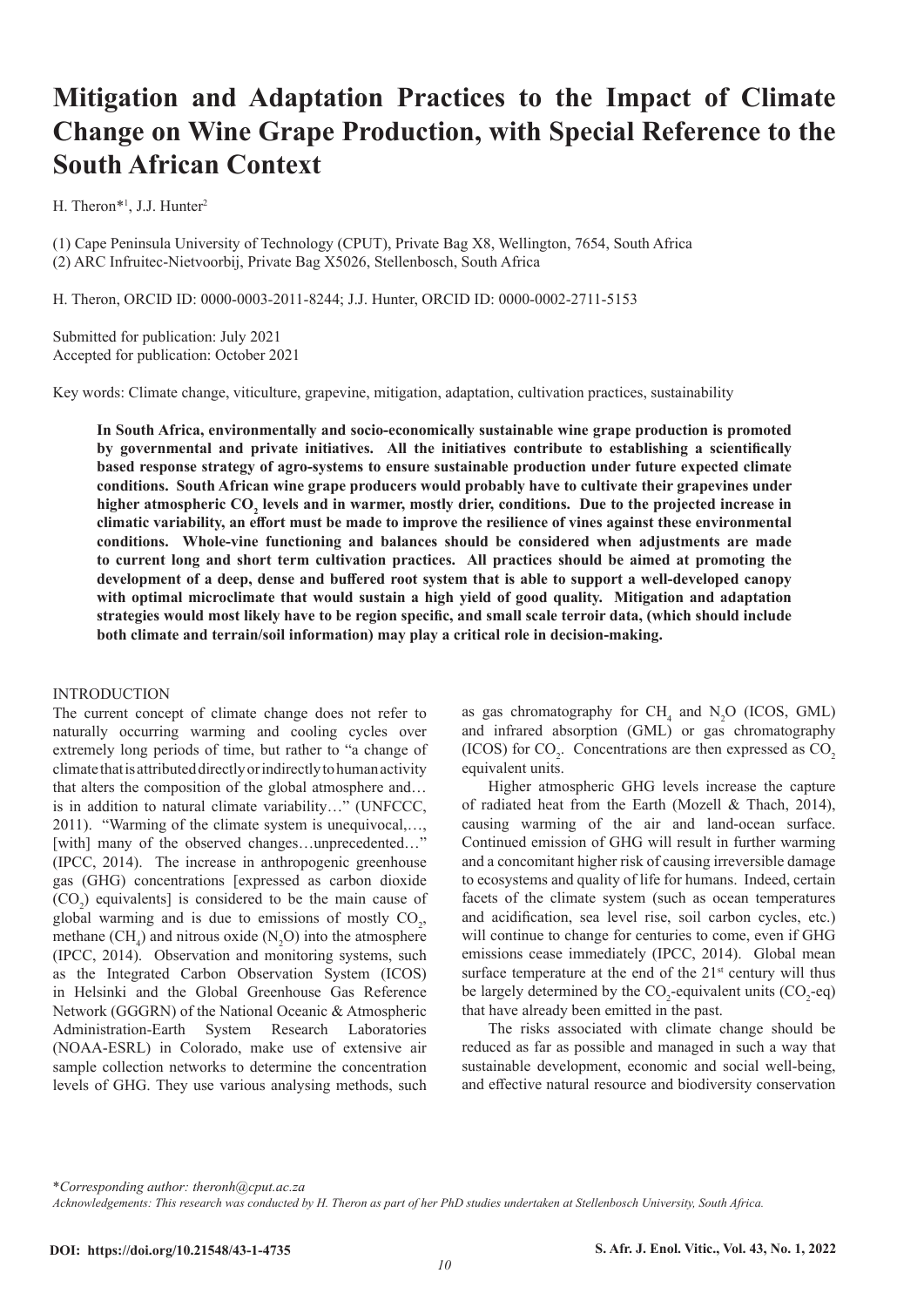are ensured (IPCC, 2014). Adaptation and mitigation are the two types of action that could be taken against climate change (CCC, 2009). Adaptation is generally focused on how to remedy the current effects that the climate has on natural, biological and socio-economic environments. The impact of these practices is visible within a relatively short period of time. Mitigation is directed at the longer term and addresses the causes of climate change by attempting to reduce or eliminate sources of GHG emissions. These two strategies are complementary (IPCC, 2014) - adaptation can reduce the impact of climate change, but it will not be effective in the long term without supporting mitigating actions.

Any mitigation strategy aimed at the agro-system (farms and surrounding landscapes that provide the environmental, production, social and economic context) should focus on an integrated approach. It should combine measures to decrease energy use and net GHG emission; to decarbonise energy supply (fossil fuel) by replacing it with cleaner sources (biological, wind, solar); and to increase extraction and sequestration of  $CO_2$  from the atmosphere (CAST, 2004). In any crop production system, there is a balance between carbon uptake from and its release back into the atmosphere. Plants take up carbon through photosynthesis and incorporate it as biomass during growth and yield production (CAST, 2004). Soils may also contribute to carbon sequestration in the agro-system, but the capacity would depend on factors such as the soil depth, nutrient and clay content, water holding capacity and the susceptibility of the soil to erosion and mineralisation (Lal, 2018). Carbon is mainly emitted back into the atmosphere due to soil respiration, which is the respiration of the plant roots and soil micro-organisms combined (CAST, 2004). In well-established agro-systems, cultivation practices should be focused on the hoarding and emission of carbon. Firstly, the size of the carbon sink should be increased (IPCC, 2014; Tubiello *et al.,* 2014). This may be achieved by the cultivation of perennial grass crops where possible (CAST, 2004) or by establishing cover crops in working rows of vineyards (Tezza *et al.,* 2019) and orchards. Secondly, cultivation practices should decrease the amount of carbon emission (CAST, 2004). This may be obtained by limiting soil cultivation and thereby protecting the soil against unnecessary degradation and mineralisation (Lal, 20218) which would detrimentally affect the water and nutrient holding capacity of the soil. Maintaining natural vegetation between production units where still possible (Tezza *et al.*, 2019), restoring highly degraded land and wetland to their natural vegetation, and avoiding unnecessary conversion of natural vegetation areas for agricultural production where it is not economically viable, would also increase the carbon sequestration potential of the agro-system.

The expected increase in both water demand and its scarcity will force the agricultural sector, which is currently accountable for 70 % of global freshwater use (IPCC, 2019), to improve water retention in the soil, adapt irrigation strategies to limit water use and consider alternative water sources, such as recycled wastewater for irrigation. Climate Smart Agriculture (CSA) is one such approach aimed at "securing sustainability and resilience [of production systems] while providing economic, ecological and social benefits" (WCG, 2015).

In South Africa, the Smart Agriculture for Climate Resilience (SmartAgri) project commenced in 2014 with the purpose of developing "a practical and relevant climate change response framework and implementation plan specifically for the agricultural sector of the Western Cape" (WCG, 2014). This project is directed by the African Climate and Development Initiative (ACDI) of the University of Cape Town in collaboration with the Western Cape Department of Agriculture, the Western Cape Department of Environmental Affairs and Development and the Agricultural Sector. In May 2016, the SmartAgri climate change response strategy and action plan was launched. Six priorities (conservation agriculture; restoring degraded landscapes; improved catchment management for water security and job creation; energy efficiency; "climate-proofing" the Western Cape's agri-processing sector and integrated knowledge system for climate smart practices) were highlighted to be focused on by both government and industry (WCG, 2016). Recent studies confirmed the critical role that human decisions can play in improving the resilience of the agricultural sector to climate change (Morales-Castilla *et al.,* 2020).

This manuscript has two focus areas. The first comprises climate change within the context of the South African wine industry. The second discusses challenges faced by the South African wine industry and possible adaptation and mitigation strategies that may be applied during the production of wine grapes, with reference to the concept of "terroir".

## **Climate and Wine Grape Production**

Since the grapevine is indigenous to the Mediterranean region and was mostly cultivated over narrow climatic and geographical ranges (mid-latitude regions) it was originally thought to be sensitive to changes in climate (Jones & Webb, 2010). However, new wine regions in tropical and mesotropical climates started to emerge (Mira de Orduña, 2010) and currently, grapevines are cultivated on six of the seven continents across a wide climatic range (Schultz, 2016). It is clear that the grapevine has in fact a natural ability to adapt to the environmental conditions in which it is grown. Due to this eco-physiological adaptation capacity (plasticity) of the grapevine, it is not sufficient to use only bioclimatic indices when evaluating a region for quality wine production (Schultz, 2011; Seguin & Garcia de Cortazar, 2015). Furthermore, the large physiological and morphological differences between grape cultivars allow successful wine grape production over a wide range of climates (Anderson *et al.,* 2008; Keller, 2010). However, for every region, there are climate limits outside which viticulture will cease to be sustainable (Morales-Castilla *et al.,* 2020; Santos *et al.,* 2020).

Climate models are often used to determine the suitability of a region for a specific purpose, such as wine grape production. Average temperature as a single factor is commonly used (Webb *et al.,* 2007; Hall & Jones, 2009; Hannah *et al.,* 2013), but temperature models are not able to discern between regions based on climate variability (Hunter & Bonnardot, 2011). Another option is to integrate climatic factors within one model, as was done by Webb *et al.* (2013) with temperature and precipitation, but this is also insufficient should the total effect of the complete climate system on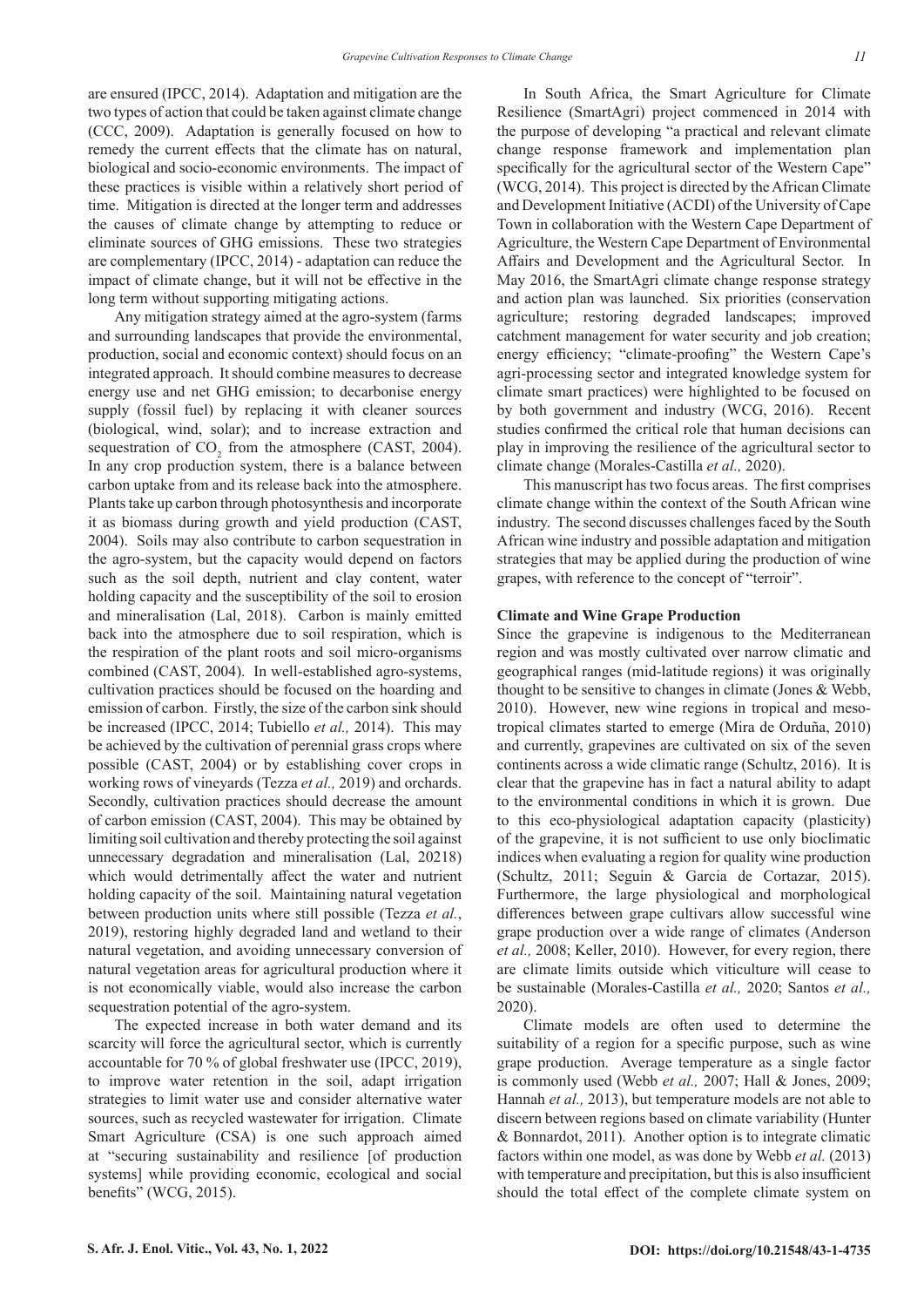wine production be the objective. Regions with similar mean temperature and precipitation may differ significantly in terms of the timing and frequency of the precipitation, the diurnal temperature range or the occurrence of extreme climatic events.

Hunter and Bonnardot (2011) combined temperature and potential photosynthetic activity to quantify the impact that temperature may have on grapevine physiological behaviour at specific locations. They concluded that the use of mean climatic indices is not sufficiently discriminatory and may lead to the zoning of only apparently homogeneous terroirs. It is therefore necessary to assess climatic suitability of a region at fine scale (regarding time and space) to better determine the potential for grapevine growing at a specific location/terroir, especially in regions with a complex terrain (Hunter & Bonnardot, 2011; Quénol *et al.,* 2017; Sturman *et al.,* 2017). Fraga *et al.,* (2016) coupled dynamic crop models, which simulate plant growth and development, with high-resolution climate simulations to generate future projections of yield, phenology and possible stress indicators for grapevines. Even sophisticated methods such as these have their limitations, since certain assumptions and generalisations are always required in the programming (Fraga *et al.,* 2016). Other factors, such as air relative humidity and wind speed that affect evapotranspiration, are often omitted (Bois, 2019), thereby decreasing the accuracy of model-based predictions.

The application value of any model is dependent on the resolution level and accuracy of the data available. In the Western Cape of South Africa, actively logging weather stations are currently still sparsely distributed and producers in the agriculture sector have limited access to high resolution climate data. A study was done to investigate the possibility of using remote sensing data of mean land surface areas as alternative technology to supplement weather station data (Southey, 2017). The strong linear relationship found between remote sensing data and weather station data indicated that the former could be used for temperature estimates where weather stations are not yet present.

The Western Cape has a very complex topography. There is large variation in elevation (Fig. 1), slope gradients and aspects as well as a long coastline with various degrees of exposure to the sea breeze effects from both the Indian and Atlantic oceans, which is intensified by the cold Benguela current of the latter (Carey, 2001; Hunter & Myburgh, 2001; Bonnardot *et al.,* 2002). There is also significant variation in soil type regarding texture, depth and water and nutrient holding capacity (Hunter & Myburgh, 2001). All of these result in a variety of meso climates within very short distances (Hunter & Bonnardot, 2011; WCG, 2015; Midgley *et al.,* 2016) that often require small scale (spatial) adaptation of agricultural practices to accommodate the specific local growth conditions. Integrated online platforms already exist that provide detailed information to the agricultural sector on climate, terrain and soils to better understand the topographical and climatic complexity of the Western Cape as a region, but also down to farm and vineyard block level (Southey, 2021).

## *The South African Context*

The production of wine grapes, as with any agricultural crop, is strongly dependent on natural resources. Initiatives to encourage environmentally and socio-economically sustainable grape and wine production are becoming an increasingly integral part of both production and marketing. Sustainable Wine South Africa (SWSA, n.d.) is an alliance between the Wine of Origin (WO) and Integrated Production of Wine (IPW) schemes of the Wine and Spirits Board (WSB). A certification seal was implemented in 2010 that was the first of its kind in the world (Fig. 2). Producers must



#### FIGURE 1

Topographic relief map indicating the elevation variation in the Western Cape of South Africa (Visualviticulture, 2017).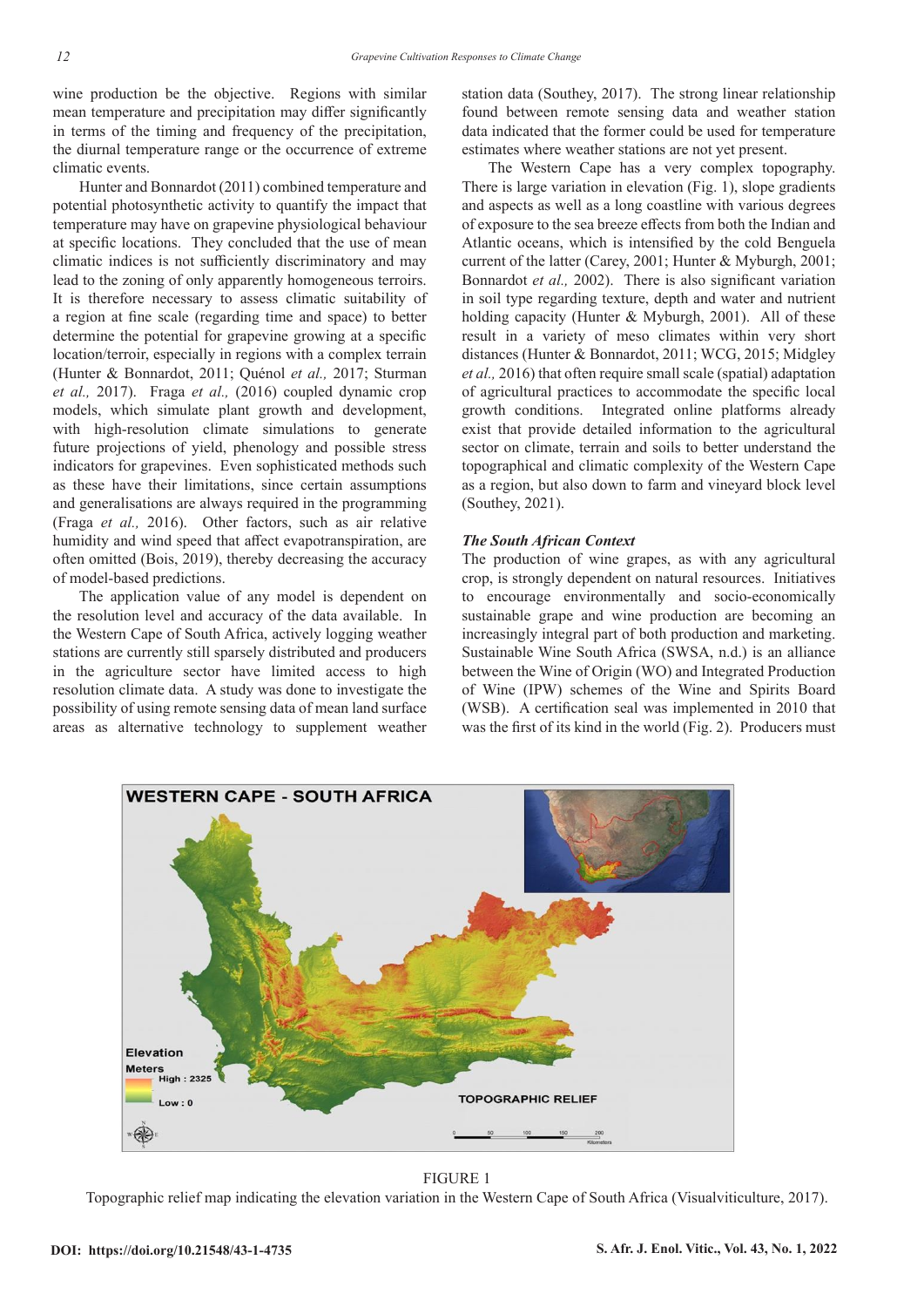prove compliancy with set regulations in order to qualify for certification. This seal serves as guarantee of integrity and sustainability. "Integrity" confirms the origin (100 % of content), vintage (at least 85 % of content) and cultivar(s) (at least 85 % of content) information on the bottle label. "Sustainability" declares that the grapes were produced and the wine was made according to strict environmental guidelines (originally drafted in 1998 and updated annually), while biodiversity was protected and waste water treated.

The Confronting Climate Change (CCC) Initiative is linked with sustainable agriculture and was originally conceptualised by the South African fruit and wine industries in 2008. The aim of this project is to support these industries in determining their current GHG emissions and developing solutions to mitigate the impacts of climate change (CCC, n.d.). In the unpublished report of 2019 that focused on wine grape production in South Africa, it was stated (based on combined data from 2011-2018) that wine grape production emits 3-4 t  $CO_2$ -eq/ha (gross value) into the atmosphere. This is relatively low compared to table grapes  $(9-10 \text{ t } CO_2$ eq/ha), stone and pome fruit (9 t CO<sub>2</sub>-eq/ha) and citrus (7 t  $CO_2$ -eq/ha) (CCC, 2019). These values were obtained from normalised, graded data from the current database, which represents less than 10 % of the wine industry (in hectares) (A. Blignaut, personal communication, 2019). However, when expressed as  $kg CO_2/kg$  fruit produced, the emission was higher for wine grapes (0.41) than for pome fruit, stone fruit or citrus (Fig. 3), because of the relative lower yield per hectare of wine grapes (A. Blignaut, personal communication, 2019).

The three main contributors to GHG emissions on wine grape farms are electricity (46 % to 48 %), fuel consumption (28 %) and the use of fertilisers (20 %) (Fig. 4). The electricity use is primarily related to irrigation, while fuel consumption comprises all traffic during the production process (spraying of pesticides and herbicides, fertilisation, pruning, harvesting, etc.). Emission values would most probably differ between regions, cultivars used, and the type and efficiency of cultivation practices, but due to the small representing sample it is difficult to make deductions. However, it is clear that these three aspects should receive special attention when developing strategies to decrease GHG emissions on any farm. Greenhouse gas emissions as a result of the winemaking process is calculated separately and does not form part of this data.

South Africa is the  $7<sup>th</sup>$  (2020) largest wine producing country (by volume) in the world, with a production of 1040 million litres of which 65 % is white and 35 % red (SAWIS, 2020). About 35 % of the total volume of wine produced is exported, with the majority being in bulk. However, bulk wine decreased consistently over the last years, from 66 % of exported volume in 2013 to 59.8 % in 2018 (SAWIS,



FIGURE 2 Certification seal of Sustainable Wine South Africa (SWSA, n.d.).



FIGURE 3 Comparison of GHG emissions of respective fruit industries in South Africa (CCC, 2019).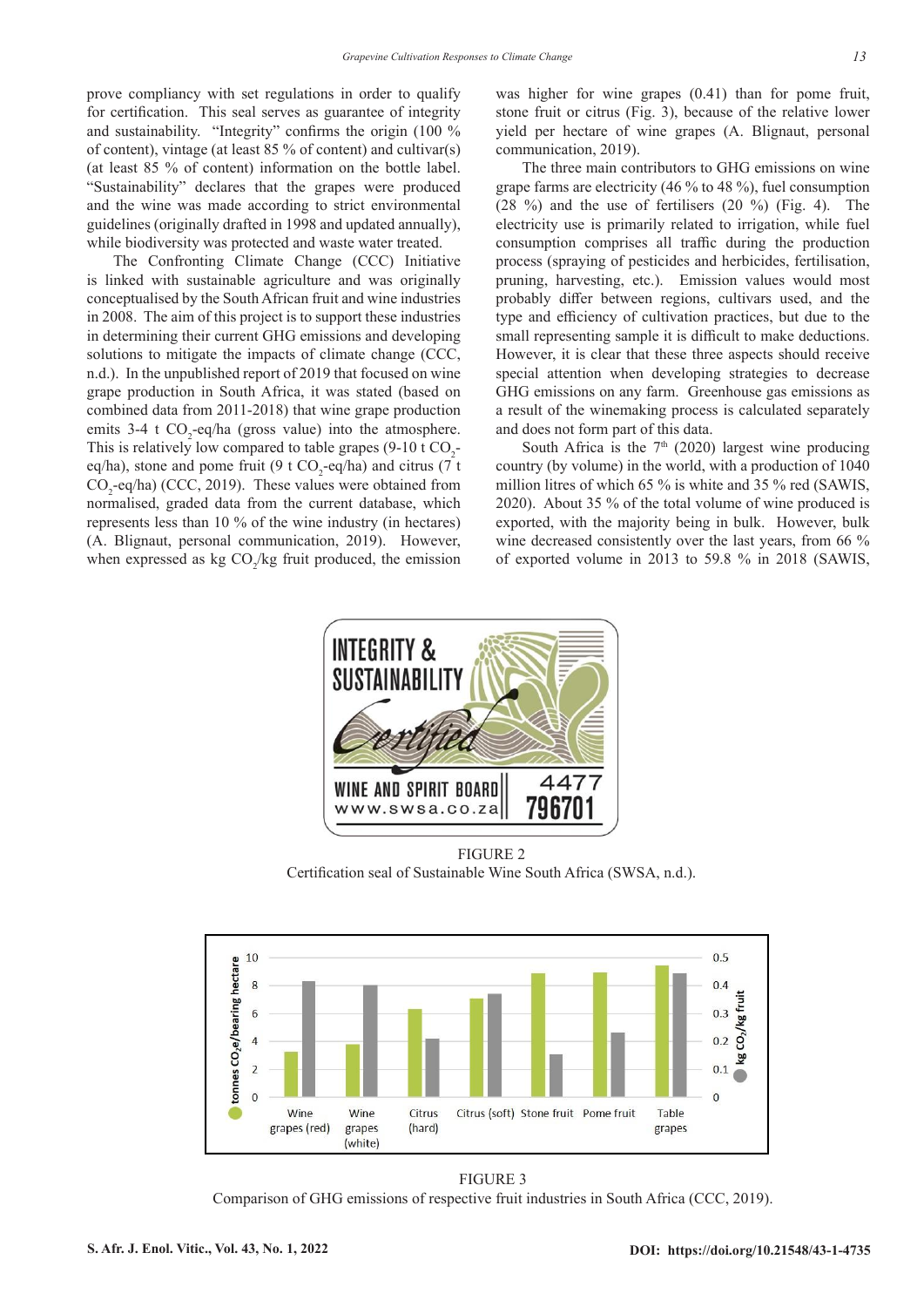2018) and 57.1 % in 2020 (SAWIS, 2020). Reasons for this trend may partially be ascribed to the better performance of packaged wines and the EU Trade Agreement that increased the duty-free quota for South African wines from 50 to 110 million litres per year (DKC, 2015; SAWIS, 2015). The five largest international markets (per volume) for South African wines are the United Kingdom, Germany, Netherlands, USA and Sweden (SAWIS, 2020).

There are 2693 primary wine grape producers in South Africa of which 74 % produce less than 500 tons of grapes per year (Table 1) (SAWIS, 2020). Only five producers harvest more than 10 000 tons of grapes per year. The 529 wine cellars comprise of 457 private wine cellars, 45 producer cellars and 27 wine producing wholesalers. The smaller wine producers are in the majority, with 70 % of the cellars crushing 500 tons of grapes or less per vintage.

A variety of cultivars are planted, but 82 % of all the vineyards in South Africa comprise of eight cultivars – Chenin blanc, Colombar, Cabernet Sauvignon, Sauvignon blanc, Shiraz, Pinotage, Chardonnay and Merlot noir (Fig. 5) (SAWIS, 2020). In total, there are 92 005 hectares of wine grape vineyards, 55.4 % planted with white cultivars and 44.6 % with red.

Ten geographical units are demarcated under the Wine of Origin scheme of which the Western Cape is the largest, comprising of five regions - Breede River Valley, Cape South Coast, Coastal Region, Klein Karoo and Olifants River (WOSA, 2021). The wine industry accounted for 1.1 % of South Africa's GDP in 2019 and contributed R55 billion to the economy – 56 % of which originated in the Western Cape (FTI, 2021). A further amount of R7.2 billion was generated through tourism. The South African wine industry provides 269 096 employment opportunities over the entire value chain (the majority being classified as either unskilled or semi-skilled) of which 36 406 are in the tourism industry

(FTI, 2021) and 62 % employed in the Western Cape. The latter province is thus clearly a critical role player in the South African wine industry.

#### **The Concept of Terroir**

The OIV resolution (OIV/VITI 333/2010) defines the vitivinicultural terroir as "a concept which refers to an area in which collective knowledge of the interactions between the identifiable physical and biological environment and applied viti-vinicultural practices develops, providing distinctive characteristics for the products originating from this area". Three important aspects may be extracted from this definition:

- interaction between the physical and biological environment
- applied viti-vinicultural practices
- a distinctive product character

## *Interaction between the physical and biological environment*

This interaction refers to the optimization over time of the physiological activity of the grapevine (scion-rootstock genotype) under the site-specific growth conditions in order to produce satisfactory grape quality and to ensure economic sustainability. The better the fit between the physical environment (climate and soil) and the grapevine, the less intervention through cultivation/management practices is required and the higher the expected grape quality. This reduces input costs and increases profitability while limiting detrimental effects to the environment.

An integrated research approach is required with multidisciplinary focus areas. Improved and expanded knowledge on eco-physiological mechanisms in the plant in response to all environmental factors and cultivation practices seems crucial (Schultz, 2011; Martínez-Lüscher *et al.,* 2015),



# FIGURE 4

Sources of GHG emissions in wine grape production (CCC, 2019).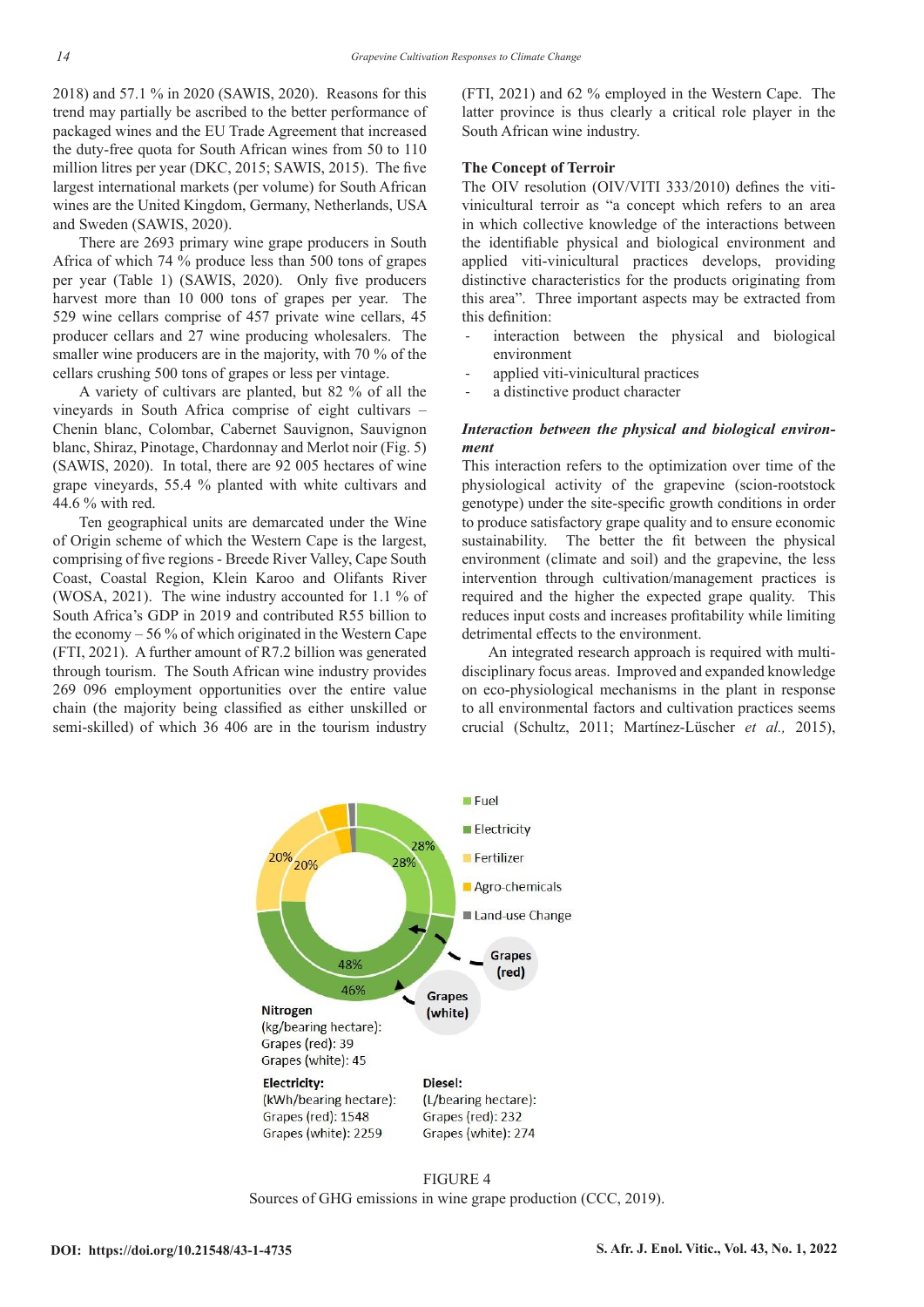while it should ideally be combined with molecular, genetic, anatomical, and plant physiological studies (Schultz & Stoll, 2010).

Over the last few decades, in accordance with prediction models, the average temperature during the grapevine growing season has increased in most of the global wine producing regions. This warming was not uniform, with higher warming rates in the Northern than in the Southern Hemisphere and a higher increase at higher than at lower latitudes (Jones *et al.,* 2005; Webb *et al.,* 2013). Using longterm climate data over the last four decades, Southey (2017) found a warming trend in the Western Cape, especially during the spring and summer months (September to March), with

the interesting exception of September that had a cooling trend. This increase in average temperature was mostly due to the increase in maximum temperature ( $1^{\circ}$ C to  $2^{\circ}$ C), rather than the increase in minimum temperature (0.6  $\degree$ C to 1  $\degree$ C). Should this trend continue, grapevines will grow and grapes will ripen under gradually warmer conditions, albeit with higher day-night temperature amplitude, in South Africa. However, clear spatial differences were found, which again indicate the need for fine scale demarcation in climate and terroir research.

Higher average winter temperatures were also reported for the months between April and July (Southey, 2017). This may have a negative effect on dormancy and bud break,

TABLE 1

| Structure of the South African wine industry in 2020 (SAWIS, 2020). |  |  |  |  |  |  |
|---------------------------------------------------------------------|--|--|--|--|--|--|
|                                                                     |  |  |  |  |  |  |

| <b>Production Category (tons of grapes)</b> | Number of primary grape producers |  |  |  |  |  |
|---------------------------------------------|-----------------------------------|--|--|--|--|--|
| $1 - 100$                                   | 1 0 4 3                           |  |  |  |  |  |
| $>100 - 500$                                | 950                               |  |  |  |  |  |
| $> 500 - 1000$                              | 331                               |  |  |  |  |  |
| $> 1000 - 5000$                             | 347                               |  |  |  |  |  |
| $> 5000 - 10000$                            | 17                                |  |  |  |  |  |
| >10000                                      | 5                                 |  |  |  |  |  |
|                                             | 2693 (total)                      |  |  |  |  |  |
| <b>Production Category (tons of grapes)</b> | <b>Number of wine cellars</b>     |  |  |  |  |  |
| $1 - 100$                                   | 209                               |  |  |  |  |  |
| $>100 - 500$                                | 160                               |  |  |  |  |  |
| $>$ 500 $-$ 1 000                           | 49                                |  |  |  |  |  |
| $> 1000 - 5000$                             | 59                                |  |  |  |  |  |
| $> 5000 - 10000$                            | 16                                |  |  |  |  |  |
| >10000                                      | 36                                |  |  |  |  |  |
|                                             | $529$ (total)                     |  |  |  |  |  |



FIGURE 5

Distribution of main wine grape cultivars as percentage (%) of total cultivated area in 2020 (SAWIS, 2020).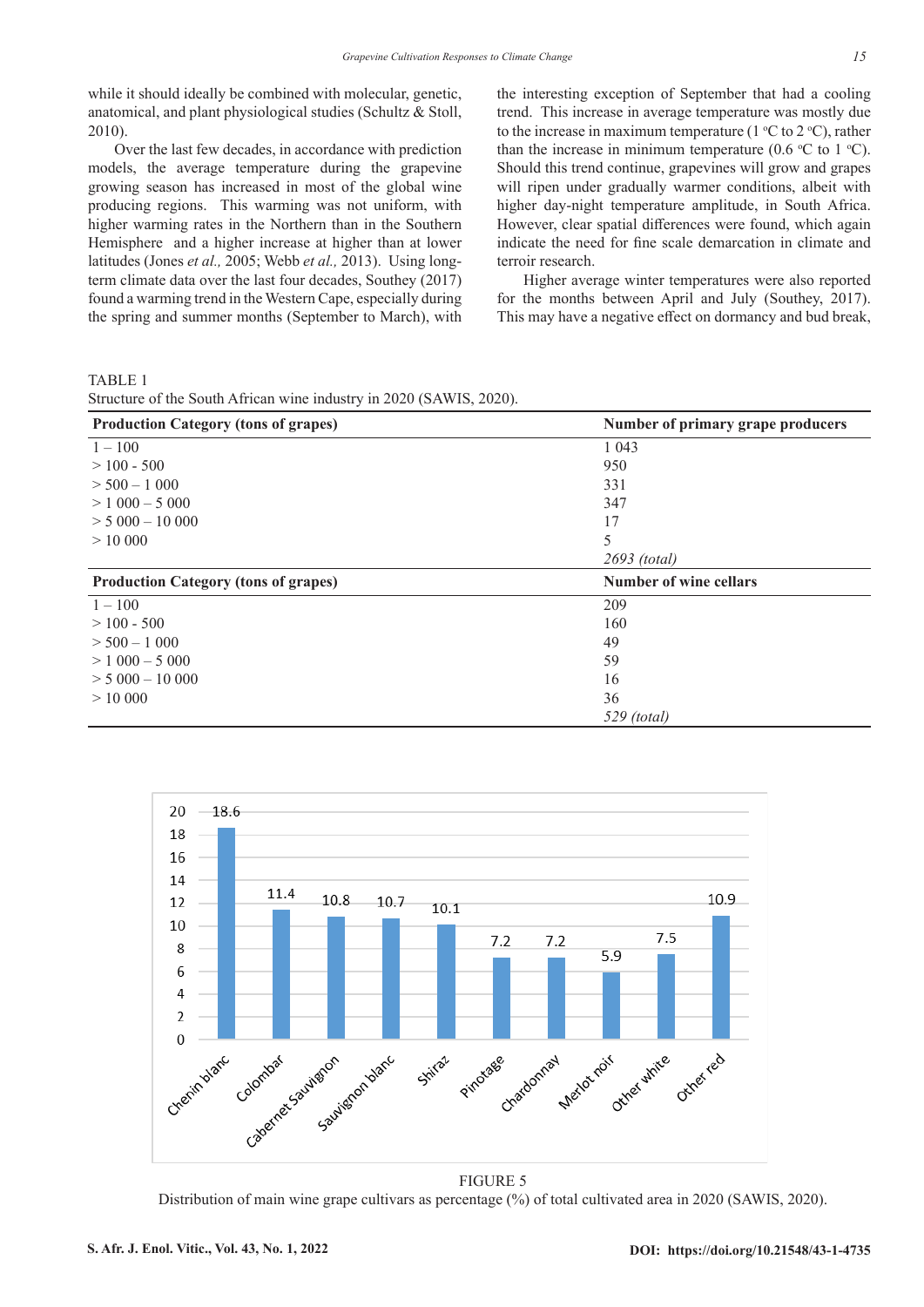since exposure to low temperatures during endodormancy increased both the budding rate and percentage (Dokoozlian, 1999; Pérez & Rubio, 2021). Increasing temperatures during spring, when buds are in the ecodormancy phase, stimulate bud break (Pérez & Rubio, 2021). The combination of higher winter temperatures and lower early spring (September) temperatures in the Western Cape may thus increase the occurrence of uneven and delayed budding and initial shoot growth. Although there is no direct link between the time of flowering and the onset of grape ripening (véraison) (Vondras *et al*., 2016), a high degree of asynchronous flowering may result in an uneven onset of véraison of the berries, which may cause uneven berry size and ripening. The effect of uneven berry ripening is often mitigated in the vineyard by harvesting the grapes later at a higher ripeness level (Gray & Coombe, 2009; Barbagallo *et al*., 2011), causing a shift in the aroma and volatile profile of the wine (Hunter *et al*., 2014; Terblanche, 2019).

The expected temperature increase during berry ripening could be to the advantage of current cooler regions (Cabré & Nuñez, 2020), where warming may increase growth and improve grape and wine quality, as found in the Mosel and Rhine Valleys in Germany (Jones *et al.,* 2005). Although higher temperatures may further enhance growth and yield in warmer regions (should water be available), the quality may decrease due to unbalanced ripening profiles and fruit composition (Van Leeuwen *et al.,* 2008). Fraga *et al.,*  (2016) reported an altered wine style under higher ripening temperatures. However, it is possible that the higher temperatures may exceed the optimum levels for specific cultivars within certain regions (Jones *et al.,* 2005; Cabré & Nuñez, 2020). This may force a change in cultivar choice.

Expected changes in the rainfall (and other forms of precipitation) patterns are not as reliable as those of temperature, but generally climatic models indicate a wetter climate for higher latitude countries and regions (such as New Zealand, the Mosel Valley and the north of Oregon) and a drier climate for Southern Europe, Australia and South Africa (Webb *et al.,* 2013). The reliability of the rainfall will also be less with regards to amount, intensity, timing, geographical distribution and annual variability (Wooldridge, 2007). Based on Global Circulation Models and downscaled rainfall projections, the Western Cape should expect a decrease in winter rainfall over most of the province (Midgley *et al.,* 2016) and a shorter core-season (Midgley *et al.,* 2005). However, the complex topography contributes to the high level of uncertainty reported at regional level, due to the possible increase in orographic rainfall during spring and autumn on windward slopes (Midgley *et al.,* 2016). Long-term data seem to suggest that the timing of winter rainfall is moving to late winter and early spring (Southey, 2017), albeit with high levels of variability.

Water availability is considered to be the most limiting factor for agricultural production in South Africa (Benhin, 2006). The Western Cape has experienced water shortages over the last decade, with strong (and increasing) competition between the agricultural industry, urbanised regions and environmental reserves (Schulze, 2016). Although the Western Cape is the province with the most registered dams in South Africa (1592 out of 5592 – RSA, 2019), the majority are small and mainly used for irrigation (Midgley *et al.,* 2016). Sufficient water storage capacity will always be a critically important factor, especially within the context of climate change. Montmasson-Clair & Zwane (2016) found that South Africa is currently underprepared for the occurrence of future droughts.

The water requirement of vineyards (300-700 mm) is higher than the annual mean precipitation in many winegrowing regions (Medrano *et al.,* 2015a). In most of the viticulture regions of South Africa, the amount of precipitation is not sufficient to meet the water demands of the grapevine (Hunter & Myburgh, 2001). According to Van Zyl and Van Huyssteen (1980), producing grapevines cultivated in the coastal region of the Western Cape require approximately 500 mm of water between September and April of which an average of 300 mm is normally contributed by rainfall. The grapevine industry therefore depends strongly on irrigation during the dry summer months – for instance, in the Berg River catchment area, almost 90 % of all agricultural irrigation water is allocated to table and wine grape cultivation (Midgley *et al.,* 2016).

The combination of higher environmental temperature and limited available water may accelerate soil salination in the root zone of the grapevine, either due to increased evapotranspiration (Wooldridge, 2007; Keller, 2010), or to the lack of good quality irrigation water (Anderson *et al.,* 2008). This may result in wines being described as "brackish", "seawater like" or "soapy" (Mira de Orduña, 2010). Higher evapotranspiration may also increase water stress in the vines, which may have a negative impact on yield (Fraga *et al.,* 2016).

Atmospheric  $CO<sub>2</sub>$  continues to rise, with current levels at 416 ppm (NOAA-ESRL, 2021) compared to about 340 ppm in 1980. This is considered to be the main cause of warming (IPCC, 2014) and increased  $CO<sub>2</sub>$ , together with increased temperature, would therefore be an inseparable combination in future climates. When combined with the expected decrease in water availability, it is clear why multi-factorial research on the interactive effect of these climate factors on plant response (growth and physiological functioning) was identified as an important and unavoidable objective (Hunter *et al.,* 2010; Salazar-Parra *et al.,* 2012; Zinta *et al.,* 2018) to meet the global challenge of climate change for the wine industry of the future (Schultz & Stoll, 2010).

There are more factors to consider in the physical environment than  $CO<sub>2</sub>$ , temperature and water availability. Soil is one of the two main factors (the other being climate) that support high quality wine production (Leibar *et al.,*  2015). The location of a specific soil will also determine its characteristics. Mountainous sites are considered to be sensitive to climate change (Caffarra & Eccel, 2011) with cooler soils that dry out faster (Hunter & Myburgh, 2001) than soils situated in lower lying regions. Higher soil temperatures will cause increased rates of nitrogen mineralisation (Schultz, 2016), with concomitant soil degradation and structure decline. Soil management strategies to sustain soil structure and improve its water and nutrient holding capacity are critical due to the direct impact on plant water status, vine functioning and eventual grape composition (Van Leeuwen & Destrac-Irvine, 2017). Increased effective soil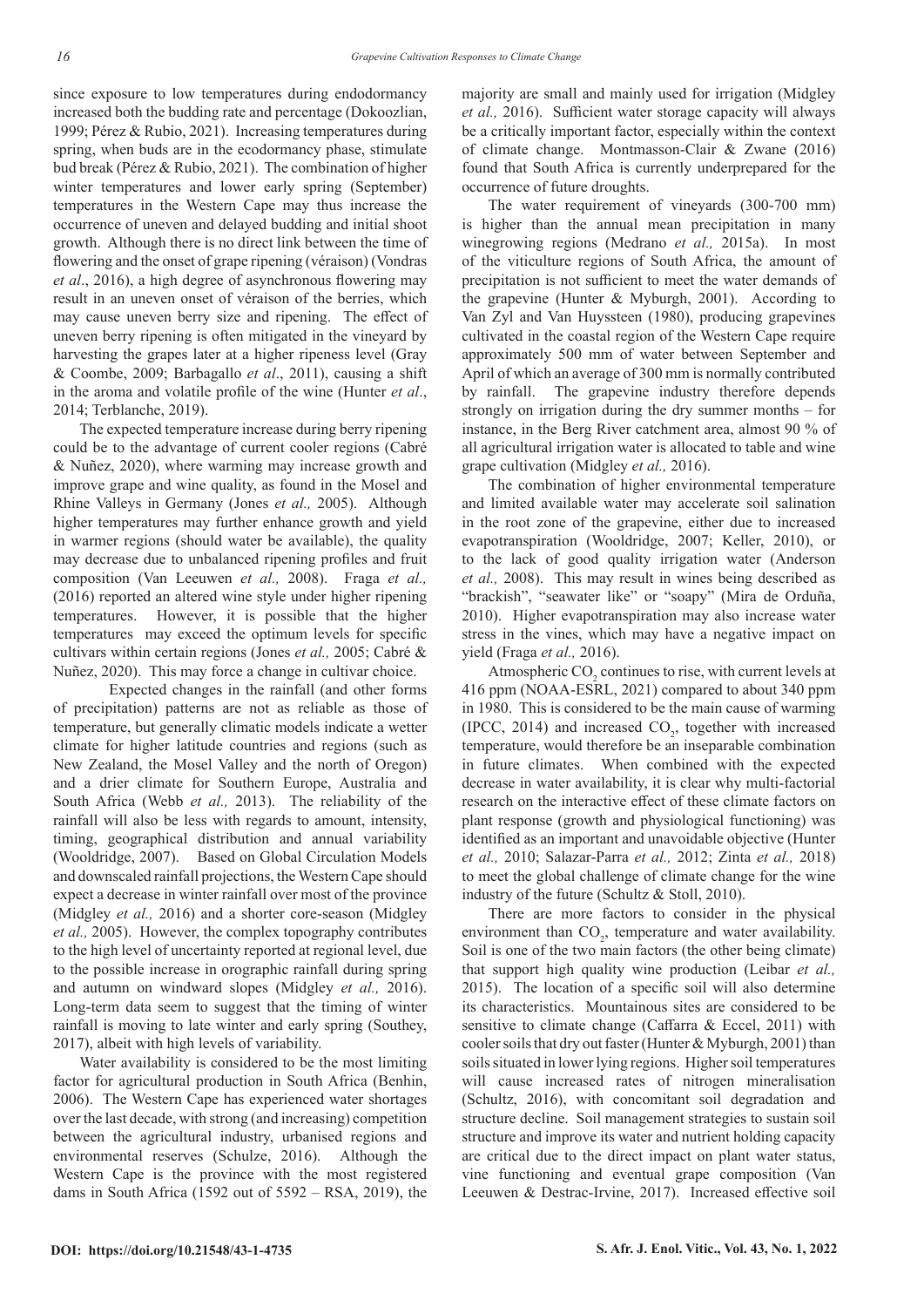depth, improved water holding capacity and good drainage will enhance deep root penetration that would help to buffer grapevines more effectively against adverse climate conditions and sustain the production of good quality grapes.

Due to changed migration patterns, the occurrence of pests and diseases is increasing in areas that were previously considered too cool, and therefore uninhabitable (Tate, 2001; Anderson *et al.,* 2008; Mira de Orduña, 2010). The biggest challenges with regard to crop protection are the higher survival rate of pests and diseases during the warmer winters, and the afore-mentioned change in species within a specific region (Santos *et al.,* 2020). Climate change may therefore also affect crop protection practices, which may have to be adapted at regional level.

#### *Applied viti-vinicultural practices*

Even before the relatively new concept of "climate change" was introduced, producers used to adapt their cultivation practices according to the prevailing climatic conditions to consistently produce a good quality product (Clingeleffer, 2010; Hunter *et al*., 2010; Neethling *et al.,* 2013). However, short-term adaptation strategies (that could be executed within one growing season) may serve as protection against specific threats (Santos *et al.,* 2020), but will be less effective in regions already close to temperature limits for grapevine cultivation (Morales-Castilla *et al.,* 2020).

Over the last few decades, phenological events shifted backwards due to the changing climate, with earlier bud break, flowering, véraison and harvest, especially in cooler wine producing regions (Koch & Oehl, 2018). Shorter time intervals between phenological stages (Jones & Davis, 2000) were generally noted, which may translate into smaller optimum harvest windows for quality wines (Jones, 2007) and a compression of harvest dates (Anderson *et al.,* 2008). Grape ripening now tends to occur during the warmer and drier months in summer (Mozell & Thach, 2014; Fraga *et al.,* 2016), with higher respiration rates resulting in accelerated ripening with higher sugar concentrations (among other things also due to higher transpirational water loss from berries); a lack of phenolic and flavour expression; lower acid levels; higher pH, and an overall unbalanced juice composition (Jones 2007; Van Leeuwen *et al.,* 2008; Keller, 2010; Mira de Orduña, 2010; Koch & Oehl, 2018). Adaptation of cultivation practices may delay berry ripening and ensure that it still occurs during the milder temperatures later in the growth season (Van Leeuwen *et al.,* 2019). Although the importance of delayed ripening *per se* is relative to the context of the region (and not that relevant in South Africa compared to certain regions in the Northern Hemisphere), related recommendations may be considered locally to manage or extend the harvesting window and prevent logistical problems at the cellar due to compressed ripening. Late pruning in warm areas may delay harvest by postponing the onset and decrease the rate of ripening (Moran *et al.,* 2019), while lighter pruning may also serve to delay véraison and harvest (Clingeleffer, 2010; Zheng *et al.*, 2016; Van Leeuwen *et al.,* 2019) by increasing the reproductive:vegetative growth balance. However, this type of intervention requires serious circumspection. Although it may cause delayed fruit ripening, a too high

reproductive:vegetative balance (overcropping) may result in impaired berry set and smaller berries (Weaver & Pool, 1968), while colour development in the grapes and reserve accumulation in the vine may be deleteriously affected (Weaver & Mccune, 1960; Weaver & Pool, 1968). In the long term, weaker vines with lower yield potential may be the likely result (Weaver & Mccune, 1960).

Since the impact of climate change is highly heterogeneous across cultivars, regions and even vineyards (Jones *et al.,* 2005; Fraga *et al.,* 2016), effects on viticulture will depend on the cultivar/rootstock combination and the cultivation strategies followed within a specific terroir. In order to protect the grapevine against detrimental effects caused by climate change and to improve its resilience, a total cultivation strategy should be adopted regarding both long term practices (starting with site selection and soil preparation) and short term seasonal practices (Hunter *et al.,*  2010).

## *Site and cultivar/rootstock selection*

Climate models are often used in combination with crop models to generate future projections of yield, phenology and possible stress indicators for grapevines. Especially in regions with a complex terrain (Hunter & Bonnardot, 2011; Quénol *et al.,* 2017; Sturman *et al.,* 2017), the assessments should be done on a fine scale (regarding time and space) to better reflect the specific terroir. Neethling *et al.,* (2013) conducted interviews with producers in the Loire Valley in France regarding their adaptive response to climate variability. The physical characteristics of a vineyard site very often caused producers to adapt their standard cultivation practices in a vineyard. is. Thus, there is a need for real-time, accurate information available to producers on local conditions to aid decision-making.

Where changes in climate are relatively gradual, grape growers may prefer (with due reason) to rather adapt cultivation practices of an existing vineyard than incurring the cost of replacing/re-grafting vineyards (Morales-Castilla *et al.,* 2020). However, in regions where climate change is considered to be of more eminent threat, conditions might necessitate the re-establishment of vineyards with different cultivars known to the growers or even with cultivars that are not traditionally planted in the specific region. Due to the lifespan of plantings and the cost involved in vineyard replacement (Schwab & Maass, 2010; Edwards *et al.,* 2017), a timely cost analysis (on vineyard and winery level) is advised (Mozell & Thach, 2014) to determine whether only cultivar replacement is required or whether the cultivation of other crops should be considered (Bonfante *et al.,* 2010).

Regional changes in cultivar spectra are already occurring (Koch & Oehl, 2018) and it may be expected that lesserknown cultivars better suited to the regional environment (current and predicted) would increasingly be established (Keller, 2010). More than 4000 wine grape cultivars were listed by the OIV in 2013 (OIV, 2013), which indicate the large genetic variability and plasticity of the grapevine genome (Medrano *et al.,* 2015a; Bota *et al.,* 2016). These cultivars should be evaluated under regional conditions to select new possibilities based on ideal traits, such as adaptability to variable climate conditions (Clingeleffer,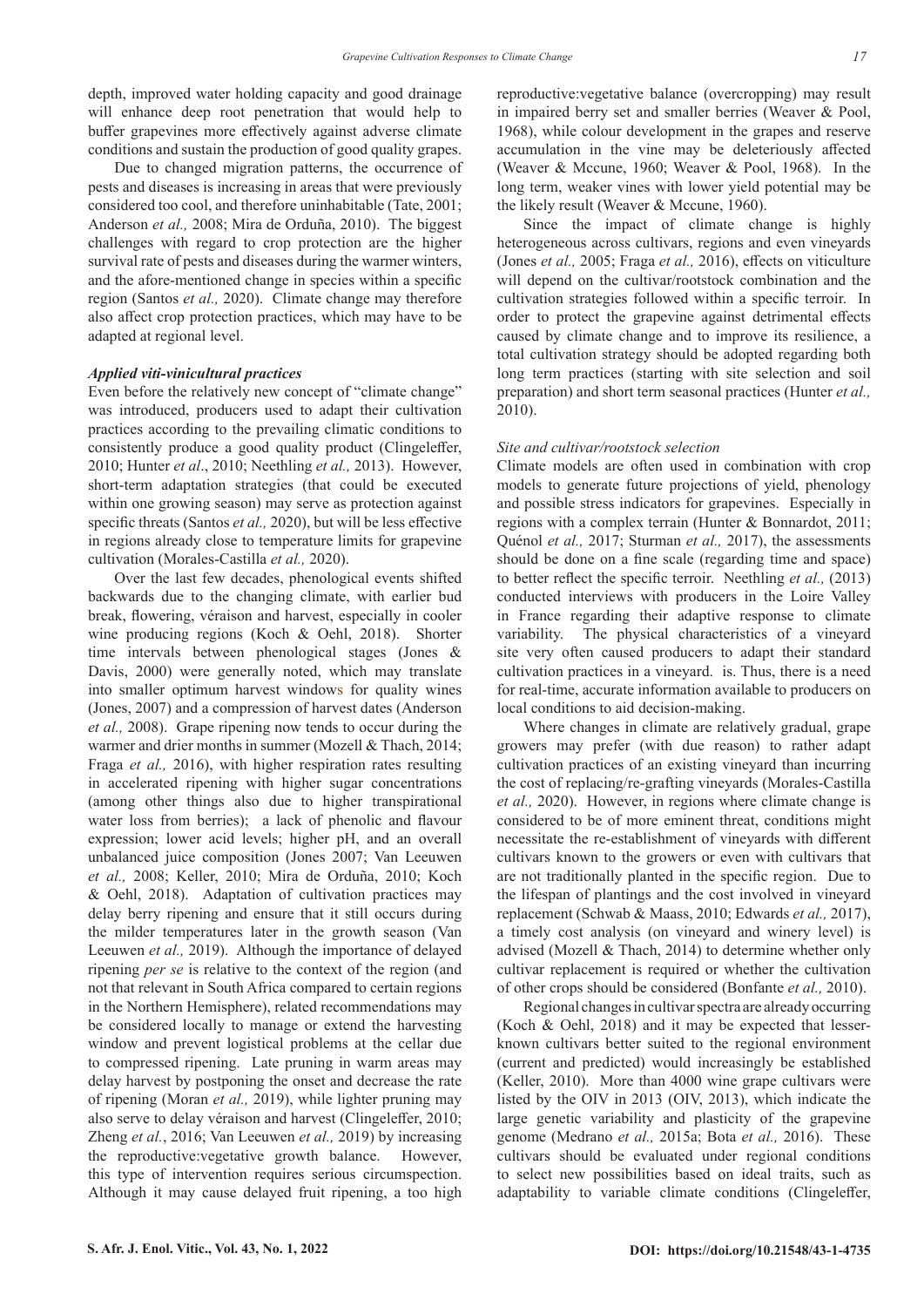2010); balanced fruit:leaf area ratio and optimal berry composition (specifically colour and flavour) when ripening under high temperatures (Clingeleffer *et al.,* 2013); late season ripening to extend the harvest (Van Leeuwen *et al.,*  2008; Duchêne *et al.,* 2010; Schwab & Maass, 2010); and efficient physiological use of water (WUE), particularly under conditions of water stress (Clingeleffer *et al.,* 2013; Bota *et al.,* 2016).

A change in cultivars might be compelled by climate change, but is prohibited in certain wine producing countries (e.g. France, Italy and Germany) by legislation and tradition where only approved cultivars may be established according to the regional cultivar/quality classification (Webb *et al.,*  2013; Morales-Castilla *et al.,* 2020). In countries where such legislation does not exist, such as South Africa, Australia, the USA, China, etc. cultivar replacement should pose fewer problems.

The sensitivity of the scion cultivar to climate change may be reduced by the rootstock choice (Southey, 1992). Under such circumstances, the most important characteristics for rootstocks seem to be moderate vigour (Clingeleffer, 2010); tolerance to soil salinity (Keller, 2010) and tolerance to low soil water conditions and drought (Serra *et al.,* 2014; Hunter *et al.,* 2016; Simonneau *et al.,* 2017; Peccoux *et al.,*  2018). The rootstock may also affect the phenology of the scion and could possibly be used to manage and control the time of ripening (Van Leeuwen *et al.,* 2019).

Modification of the grapevine genotype to incorporate desirable traits is possible, but its practical application is prevented by policies and legislation (Anderson *et al.,*  2008). In the long term, genetic improvement of cultivars (scion and rootstock) is one of the better strategies to support sustainable wine production systems (Torregrosa *et al.,* 2017) and it could be advantageous for wine industries to invest in breeding programmes (Jones, 2010), despite it being slow and expensive (Bota *et al.,* 2016).

#### *Soil preparation*

Good soil management practices should prevent soil degradation and erosion, while improving physical, chemical and biological properties. Excessive tillage would cause soil degradation (Keller, 2010; IPCC, 2019), negatively affect most soil microbes and their activity (Santos *et al.,* 2020), and increase evaporation from the soil (Schultz, 2000). Clean cultivation would increase soil erosion and  $CO<sub>2</sub>$ release from enhanced breakdown of organic matter where increased precipitation intensities are expected (Schultz & Stoll, 2010). Evaporation and the risk for erosion may be decreased by covering the soil surface with straw or organic mulch (Keller, 2010; Medrano *et al.,* 2015a; Santos *et al.,*  2020). According to Blanco-Canqui *et al.,* (2015), cover crops improve soil structure, water infiltration and retention, moderate soil temperature (more optimum conditions for grapevine root growth), increase biodiversity and microbial properties, recycle nutrients and suppress the growth of weeds. Cover crops also contribute to  $CO_2$  extraction from the atmosphere and the carbon sequestration potential of the agro-system (Tezza *et al.,* 2019). It is generally advised that vineyard soils are covered by green vegetation during the rainy season (Santos *et al.,* 2020), while care should be

taken in arid and semi-arid regions to avoid excessive vine stress due to competition with the cover crops for water and nutrients (Schultz & Stoll, 2010).

Root growth and distribution are largely affected by physical (Van Huyssteen, 1988) and chemical (Conradie, 1988) soil properties and it is therefore critical that any potential limitations to root penetration and distribution are eliminated during soil preparation. Above-ground growth as well as root growth were improved by deeper soil preparation (Conradie *et al*., 1996). Since these effects were more pronounced in dryland vineyards, it was deduced that the deeper penetrating roots were able to exploit the available soil volume better for the uptake of water and nutrients (Van Huyssteen, 1988).

#### *Planting of new vines*

During the first season after planting, strict weed and pest control should be applied and water stress of the young vines avoided (Creasy & Creasy, 2009; Jackson, 2014). Young grapevines are generally well-supplied with water and nutrients (especially nitrogen) to maximise vegetative growth (Myburgh *et al.,* 1996) in an attempt to reap a harvest already in the second season (Keller, 2005). The latter is not advisable, since it may have a negative impact on longevity of the vine. The promotion of shoot growth in the young vines will ensure strong root growth due to the positive relationship between aerial and subterranean growth (Hunter & Volschenk, 2001; Archer & Hunter, 2005, 2010). Canopy growth depends on the root system for the provision of water, minerals and hormones, while a good canopy development and micro climate would enhance root growth through the supply of carbohydrates, amino acids and hormones. A well-developed root system, in combination with judicious management practices, would buffer the vine against adverse climate conditions or environmental stress for the rest of its productive life (Archer & Hunter, 2010).

# *Vine training, spacing, row orientation, trellising and canopy management*

The higher expected vigour in future climatic conditions (where water supply is not limited) may necessitate adjustments in vine training and trellising systems. In South Africa, where high vigour in warmer regions has been the norm for many years, it was found that higher trellis systems (bunch zone further away from the soil surface) improve the micro climate inside canopies by decreasing the average leaf and bunch temperature (Zeeman, 1981). On the other hand, shorter grapevine trunks (as obtained by the Guyot or goblet systems) may promote water use efficiency in the vine (Santos *et al.,* 2020) and improve drought resistance (Van Leeuwen *et al.,* 2019), probably due to the smaller vine size. However, this may be over-simplified, since higher evaporation rates from goblet vines than vines trained onto larger training systems have been measured, due to higher ambient air temperature and air movement in the canopies (Van Zyl & Van Huyssteen, 1980).

A good understanding and application of the inherent balance between shoot and root growth and between vegetative and reproductive growth (Hunter & Volschenk, 2001; Archer & Hunter, 2005, 2010) will increasingly be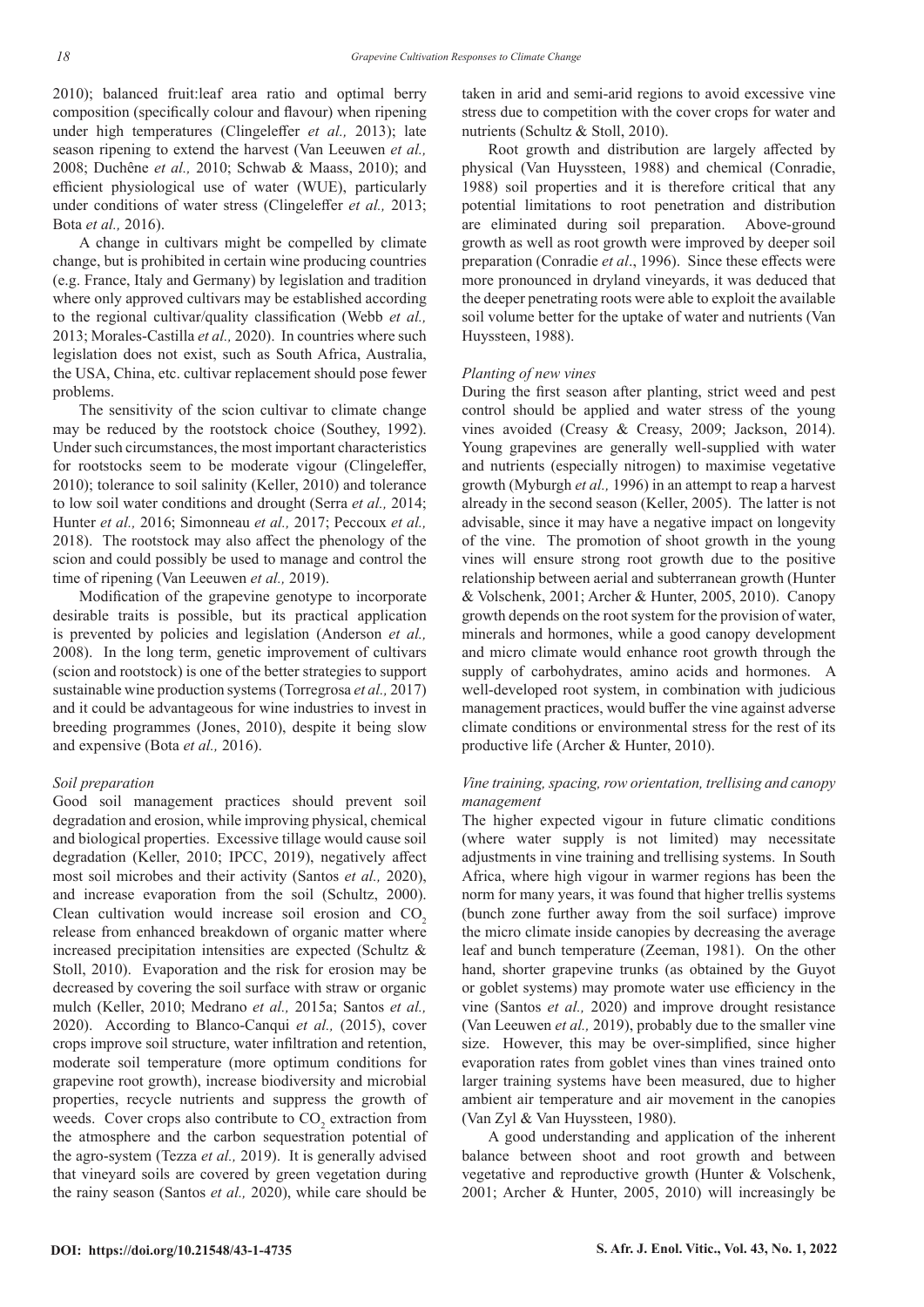required to manage vineyard vigour and to translate that into sustainable yield and quality. Young vine training, the choice of vine spacing (Archer *et al.,* 1988; Hunter 1998a, 1998b), the type and size of trellising system and thus the perennial structure of the vine (Hunter & Volschenk, 2001) as well as the orientation of vineyard rows (Hunter *et al.,* 2010, 2016, 2017) are all tools for the producer to optimise the canopy micro climate (radiation, air flow, temperature) in which the leaves photosynthesise and the bunches ripen.

The extent and timing of canopy management practices directly affect microclimatic conditions and thus eventual grape quality (Hunter, 2000; Hunter & Volschenk, 2001; Volschenk & Hunter, 2001; Hunter *et al*., 2004). Any change in micro climate would alter energy dynamics within the canopy and inside the vine itself, which would affect grape ripening, composition and the eventual wine style (Hunter *et al.,* 2010). Management neglect or injudicious execution of cultivation practices may lead to under-utilisation of the site potential (also determined by soil, climate, and scionrootstock genotype) for grape growing and wine quality (Hunter & Bonnardot, 2011; Hunter *et al*., 2011).

## *Irrigation and fertilisation*

Water scarcity is expected to become one of the main challenges in many viticultural areas and it is therefore important to improve the water use efficiency of the vine for long term sustainability (Salazar-Parra *et al.,* 2012; Mozell & Thach, 2014; Fraga *et al.,* 2016). The amount of water required per irrigation depends on many factors, such as the soil texture (a lower frequency with larger volume per irrigation is advisable for compact, silty, clayey and general duplex soils), seasonal climatic conditions, the scionrootstock combination, vigour of the growth, and viticulture practices (Hunter & Myburgh, 2001). The correct type of irrigation system may increase water supply efficiency and thereby the saving of water (Van Zyl & Van Huyssteen, 1988). Alternative sources of irrigation water (such as wastewater from wineries) may also be cautiously considered in order to reduce the impact of grapevine cultivation on natural water resources (Myburgh & Howell, 2014). Such water sources should be tested very well before large-scale applications are considered. Judicious deficit irrigation increases the water use efficiency (WUE) of the vineyard (Clingeleffer, 2010) while simultaneously saving water. The success of deficit irrigation practices is strongly dependent on the interaction between the genotypes (scion cultivar/rootstock) and the environment in which it is grown (Medrano *et al.,* 2015a).

Conradie *et al.,* (1996) found (on a granitic Glenrosa soil in the Stellenbosch area) that soil-derived N is sufficient to supply the required N of the vine for the first three years after soil preparation and that additional N fertilisation would only be required from the fourth year onwards. On sandier soils, N fertilisation would probably have to commence sooner. It may be prudent to re-investigate the practice of providing nutrients, especially nitrogen (N). Ill-considered addition of N could lead to over-supply (especially on heavier soils) and a waste, since N uptake, shoot growth and yields seem to reach plateaus in response to increasing N in the soil (Spayd *et al.*, 1993; Keller & Koblet, 1995). The unutilised NO<sub>2</sub> in the soil could be leached out of the soil profile and may

also result in the eutrophication of nearby water sources and rivers (Good & Beatty, 2011).

According to Myburgh *et al.,* (1996) the water requirement of grapevines (on the same site) during their first two years of growth is 55.4 % and 34.5 %, respectively, lower than the amount of irrigation generally required by an established vineyard in full production. It is important that fertilisation programmes and irrigation scheduling be done in accordance with the soil conditions and the specific requirements of the vineyard as determined by its age, vigour and yield potential. In the Western Cape with predominantly acid soils (Conradie, 1988), an abundance of N in the presence of adequate soil water may increase the production of  $N_2O$ , thereby further contributing to GHG emissions (Good & Beatty, 2011; Saayman, 2016).

#### *Vineyard relocation*

It is commonly predicted that (more) vineyards will be established at higher latitudes and higher elevations in future where projected climates will be more conducive to high quality production (Jones *et al.,* 2005; Duchêne *et al.,* 2010; Keller, 2010; Hannah *et al.,* 2013; Fraga *et al.,*  2016, 2017; Cabré & Nunez, 2020). The current European regulations may however prevent expansion to other regions, since there are strict specifications for Wines of Origin regarding the production area, vineyards, cultivars, and winemaking practices (EFOW, 2019). Moving vineyards to higher elevations also have disadvantages, such as the difficulty of access and the risk of erosion and damage by field fires (Wooldridge, 2007). Also in South Africa, wine grape producing areas are gradually expanding eastwards to the Cape South Coast region, where the current climate is comparable with the climate experienced in the Coastal Region a few decades ago (Southey, 2017). According to Hannah *et al.*, (2013), vineyards are known to have longlasting effects on the environment and their relocation may lead to conversion of natural vegetation, with substantial implications for conservation of ecosystems. Furthermore, existing viticultural areas may not necessarily be abandoned in the process and the vines may be replaced by other crops or the areas utilised for urban development.

There is a growing preference by consumers for environmentally friendly produce (Hannah *et al.,* 2013; Medrano *et al.,* 2015b), which might serve as an incentive for the wine industry to investigate, quantify and reduce its GHG emissions (and therefore its impact on climate change) and improve the management and conservation of natural resources (Schultz, 2016). The carbon and water footprints are also becoming increasingly important in food and wine trades and concerns about the water footprint (WFP) of grape and wine production are raised (Medrano *et al.,* 2015a).

Any decision made or action performed should be based on real data and scientific knowledge with a good understanding of its multi-faceted effects on the agro-system (Fig. 6). The ultimate goal is the attainment of "harmony between grape and wine production, the environment and social aspects, while still maintaining economic viability" (Hunter *et al.,* 2011).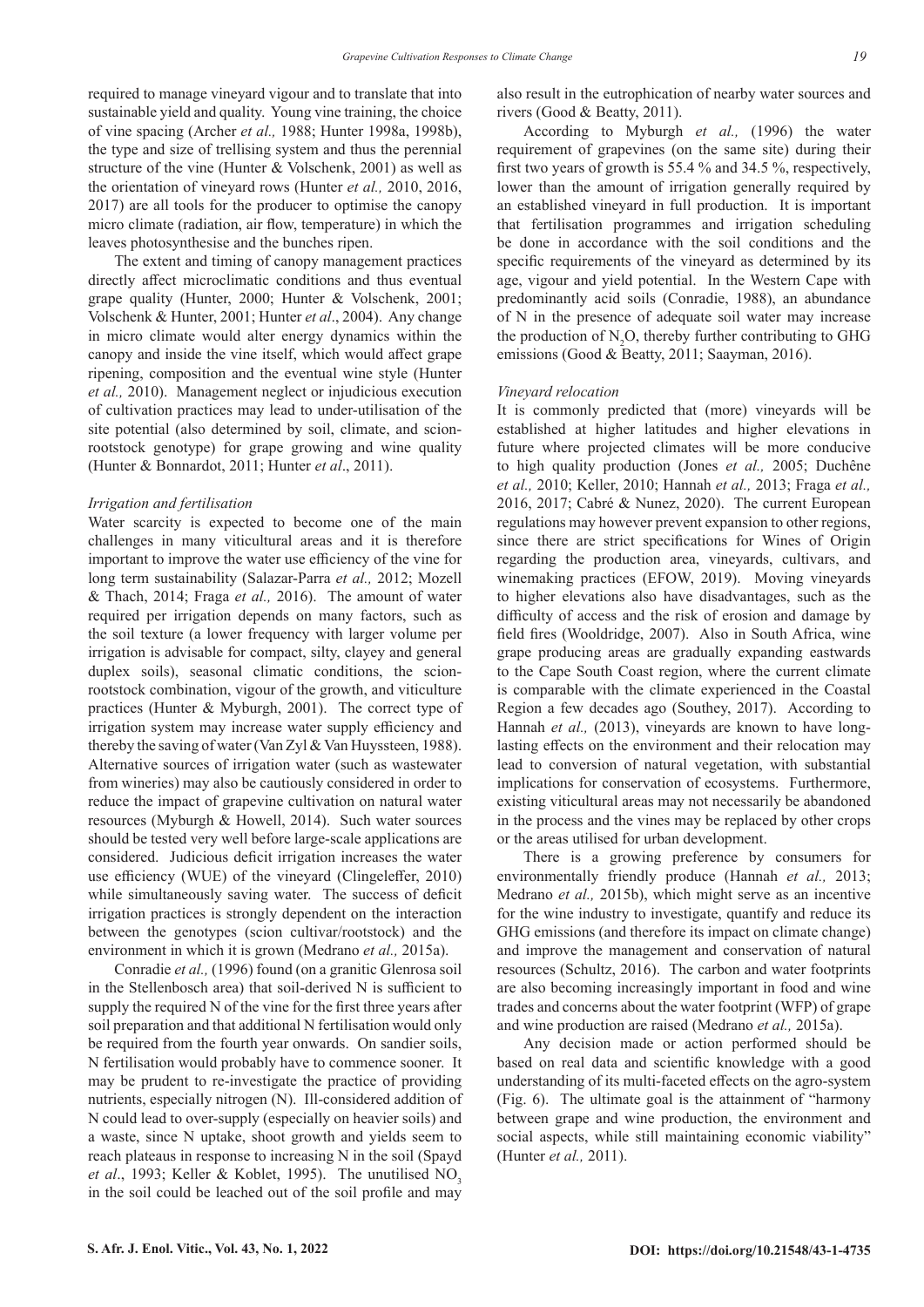# *Distinctive product character*

Within any specific region, grape ripening dynamics are expected to change (even with adapted cultivation practices) with an increase in ambient temperature, resulting in a shorter overall harvesting period (Anderson *et al.,* 2008; Clingeleffer *et al.,* 2013). Due to earlier and faster grape ripening, unbalanced juice composition (previously mentioned) may affect the typical flavour profile and mouth-feel normally associated with that region. This is more relevant to warmer regions, since in cool climates a faster and more complete ripening process may even result in improved wine quality (Jones *et al.,* 2005). Within limits, the wine quality and style may be controlled by changing the harvest date to meet certain ripeness criteria (Hunter *et al.,* 2004; Nadal & Hunter, 2007; Hunter & Bonnardot, 2011; Hunter *et al*., 2014; Hunter & Volschenk, 2017; Terblanche, 2019).

The altered grape and juice composition and balance may also require adaptation of practices in wineries. A higher grape sugar content may lead to sluggish or stuck fermentations (with associated risks of the development of off-flavours) that might require the development of new wine yeasts that are better adapted to the new conditions (Anderson *et al.,* 2008). However, the potential higher alcohol levels of such wines may cause practices such as the dilution of grape juice and/or the removal of alcohol from wines to become more widely used (Mira de Orduña, 2010). The increased importance of temperature control in the cellar would increase the cost of infrastructure (Anderson *et al.,* 2008). It is thus expected that higher investment as well as more interventions in the cellar will be required to support desired aroma and wine styles, but within the boundaries of local winemaking regulations (Mira de Orduña, 2010).

A gradual change in wine styles across estates (within production regions) seems unavoidable (Wooldridge, 2007; Jones, 2010; Koch & Oehl, 2018), but it would not be a major problem should the market accept changes in the typicity of wines (Duchêne *et al.,* 2010) and the taste of the consumer evolves with the changes in wine style (Tate, 2001).

Current winemaking regions are associated with their distinctive wine style or cultivar, be it as a result of official legislation (Anderson *et al.,* 2008; Webb *et al.,* 2013) or more informal means, such as experience, local culture and tradition (Trombi *et al.,* 2011), or the production of consistently outstanding quality (Davis *et al.,* 2019). Wine regions are often major socio-economic role players that contribute significantly to national exports and tourism (Fraga *et al.,* 2017). The rural tourism sector depends to a large extent on the surrounding vineyards and the abandonment of traditional cultivars and/or changes in the crops cultivated may have serious repercussions for local tourism, the economy and culture. It is imperative that these concerns are considered at various levels, since socio-economic issues, politics and regulations also have significant impact on the wine industry (Mozell & Thach, 2014).

# **CONCLUSIONS**

The challenges faced by the wine industry in South Africa are similar to those in the rest of the world. It is foreseen that producers will have to cultivate their grapevines in higher atmospheric  $CO_2$  levels and in warmer, mostly drier conditions. Climatic variability is also projected to increase, which would necessitate an improvement in the resilience of grapevines against adverse and fluctuating growth conditions. The need for producers to access and apply available climatic, environmental and technical information to ensure sustainable production is expected to increase. Dedicated research and knowledge transfer would make it possible to put timeous strategies in place to increase the adaptive capacity of the industry. Most of the adaptation practices that are recommended in this paper to address the different



FIGURE 6

Diagram depicting some of the factors relevant to environment-friendly, sustainable grape and wine production.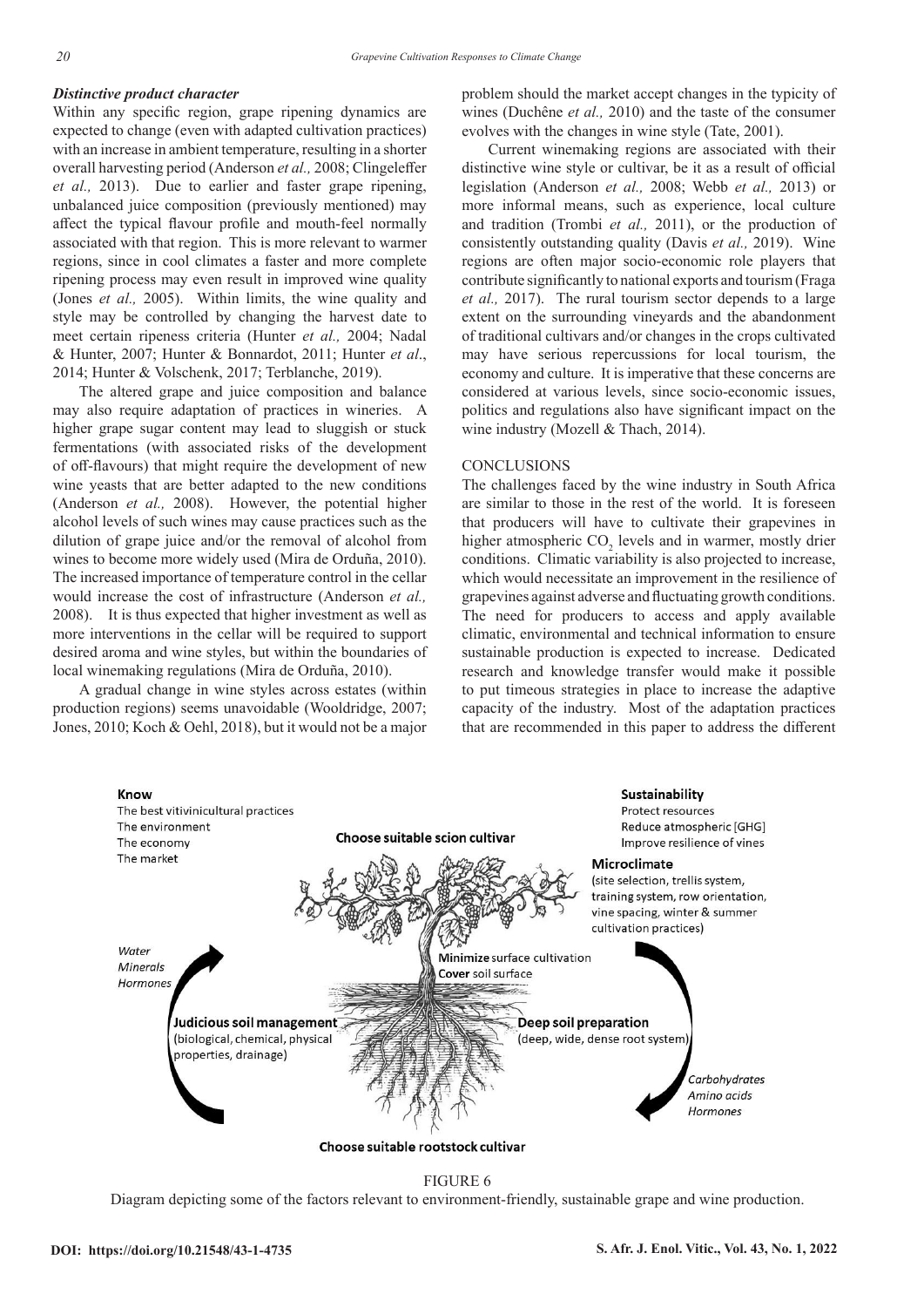climatic conditions in future are based on research already done in various regions of the world. Improved collaboration and knowledge transfer between wine producing countries at international level may show that the climatic future of a particular region is already a reality in another.

## LITERATURE CITED

Anderson, K., Findlay, C., Fuentes, S. & Tyerman, S., 2008. Viticulture, wine and climate change. Garnaut Climate Change Review, June 2008. pp. 1–22.

Archer, E. & Hunter, J.J., 2005. Vine roots play an important role in determining wine quality. WineLand, Winetech Technical. March. https:// www.wineland.co.za/vine-roots-play-an-important-role-in-determiningwine-quality/

Archer, E. & Hunter, J.J., 2010. Practices for sustainable viticulture. Part 3. Planting of vines. WineLand, Winetech Technical Yearbook 2010. https:// www.researchgate.net/publication/267623640\_Practices\_for\_sustainable\_ viticulture\_Part\_III\_Planting\_of\_vines.

Archer, E., Swanepoel, J.J. & Strauss, H.C., 1988. Effect of plant spacing and trellising systems on grapevine root distribution. In: The grapevine root and its environment. Department of Agriculture and Water Supply, Technical Communication 215. Government Printer: Pretoria, South Africa. pp. 74-87.

Barbagallo, M.G., Guidoni, S. & Hunter, J.J., 2011. Variation in berry size and qualitative characteristics of *Vitis vinifera* L. cv. Syrah. S. Afr. J. Enol. Vitic. 32, 129-136. https://doi.org/10.21548/32-1-1372

Benhin, J.K.A., 2006. Climate change and South African agriculture: impacts and adaptation options. CEEPA Discussion Paper No. 21. Centre for Environmental Economics and Policy in Africa, University of Pretoria. https://www.weadapt.org/sites/weadapt.org/files/legacy-new/knowledgebase/files/5370f181a5657504721bd5c21csouth-african-agriculture.pdf .

Blanco-Canqui, H. Shaver, T.M., Lindquist, J.L., Shapiro, C.A., Elmore, R.W., Francis, C.A. & Hergert, G.W., 2015. Cover crops and ecosystem services: insights from studies in temperate soils. Agron. J. 107(6), 2449- 2474. https://doi.org/10.2134/agronj15.0086

Bois, B., 2019. Assessment of climate change impacts on water availability for vitiviniculture worldwide using different potential evapotranspiration methods. Proc. 21<sup>th</sup> Int. GiESCO Symp., June 2019, Thessaloniki, Greece. p. 26.

Bonfante, A., Basile, A., De Lorenzi, F., Langella, G., Terribile, F. & Menenti, M., 2010. The adaptative capacity of a viticultural area (Valle Telesina, Southern Italy) to climate changes. Proc. 8<sup>th</sup> Int. Terroir Congr., June 2010, Soave, Italy. pp. 3-96 – 3-101.

Bonnardot, V.A., Planchon, O., Carey, V. & Cautenet, S., 2002. Diurnal wind, relative humidity and temperature variation in the Stellenbosch-Groot Drakenstein wine-growing area. S. Afr. J. Enol. Vitic. 23(2), 62-71. https:// doi.org/10.21548/23-2-2156

Bota, J., Tomás, M., Flexas, J., Medrano, H. & Escalona, J.M., 2016. Differences among grapevine cultivars in their stomatal behavior and water use efficiency under progressive water stress. Agric. Water Manage. 164, 91–99. https://doi.org/10.1016/j.agwat.2015.07.016

Cabré, F. & Nuñez, M., 2020. Impacts of climate change on viticulture in Argentina. Reg. Environ. Change 20, 12. https://doi.org/10.1007/s10113- 020-01607-8

Caffarra, A. & Eccel, E., 2011. Projecting the impacts of climate change on the phenology of grapevine in a mountain area. Aust. J. Grape Wine Research. 17(1), 52–61. https://doi.org/10.1111/j.1755-0238.2010.00118.x

Carey, V.A., 2001. Spatial characterisation of natural terroir units for viticulture in the Bottelaryberg-Simonsberg-Helderberg winegrowing area. MScAgric thesis, Stellenbosch University, Private Bag X1, 7602 Matieland (Stellenbosch), South Africa. https://scholar.sun.ac.za/ handle/10019.1/52459

Council for Agricultural Science and Technology [CAST], 2004. Climate change and greenhouse gas mitigation: challenges and opportunities for agriculture. Task Force Report no. 141. https://www.cast-science.org/ publication/climate-change-and-greenhouse-gas-mitigation-challengesand-opportunities-for-agriculture/

Clingeleffer, P.R., 2010. Plant management research: status and what it can offer to address challenges and limitations. Aust. J. Grape Wine Research. 16, 25-32. https://doi.org/10.1111/j.1755-0238.2009.00075.x

Clingeleffer, P.R., Davis, H.P. & Tarr, C.R., 2013. Measurement of phenology, growth characteristics and berry composition to identify winegrape varieties adapted to future climate scenarios. Proc. 18th Int. GiESCO Symp., July 2013, Porto, Portugal. pp. 987-991.

Confronting Climate Change [CCC]., n.d. Confronting Climate Change. A South African fruit & wine initiative. https://www.climatefruitandwine. co.za/Default.aspx

Confronting Climate Change [CCC]., 2009. South African Fruit and Wine Climate Change Program, Component 1: a review. February. http://www. ipw.co.za/content/pdfs/climate/eng/Climate\_Change\_7bl\_final.pdf

Confronting Climate Change [CCC]., 2019. Benchmark report 2019. South African wine grapes.

Conradie, W.J., 1988. Effect of soil acidity on grapevine root growth and the role of roots as a source of nutrient reserves. In: The grapevine root and its environment. Department of Agriculture and Water Supply, Technical Communication 215. Government Printer: Pretoria, South Africa. pp. 16-29.

Conradie, W.J., Van Zyl, J.L. & Myburgh, P.A., 1996. Effect of soil preparation depth on nutrient leaching and nutrient uptake by young *Vitis vinifera* L. cv. Pinot noir. S. Afr. J. Enol. Vitic. 17, 43-52. https://doi. org/10.21548/17-2-2257

Creasy, G.L. & Creasy, L.L., 2009. Grapes. In: Atherton, J. & Rees, A. (eds). Crop Production Science in Horticulture, 16. CABI: Oxfordshire, UK.

Davis, R.E., Dimon, R.A., Jones, G.V. & Bois, B., 2019. The effect of climate on Burgundy vintage quality rankings. OENO One 53(1), 59-73. https://doi.org/10.20870/oeno-one.2019.53.1.2359

De Kock Communications [DKC]., 2015. SA Wine Industry raises its GDP contribution, generates more jobs. Press release. 3 Feb 2015. http://www. sawis.co.za/info/download/Press\_release\_2015.pdf

Dokoozlian, N.K., 1999. Chilling temperature and duration interact on the budbreak of 'Perlette' grapevine cuttings. Hortic. Sci. 34, October. https:// doi.org/10.21273/HORTSCI.34.6.1

Duchêne, E., Huard, F., Dumas, V., Schneider, C. & Merdinoglu, D., 2010. The challenge of adapting grapevine varieties to climate change. Clim. Res. 41, 193–204. https://doi.org/10.3354/cr00850

Edwards, E.J., Unwin, D., Kilmister, R. & Treeby, M., 2017. Multi-seasonal effects of warming and elevated  $CO<sub>2</sub>$  on the physiology, growth and production of mature, field grown, Shiraz grapevines. OENO One 51(2), 127–132. https://doi.org/10.20870/oeno-one.2017.51.2.1586

European Federation of Origin Wines [EFOW]., 2019. EU rules applicable to origin wines. http://efow.eu/eu-rules-applicable-to-origin-wines/

Fraga, H., García de Cortázar Atauri, I., Malheiro, A.C., Moutinho-Pereira, J. & Santos, J.A., 2017. Viticulture in Portugal: a review of recent trends and climate change projections. OENO One 51(2), 61–69. https://doi. org/10.20870/oeno-one.2017.51.2.1621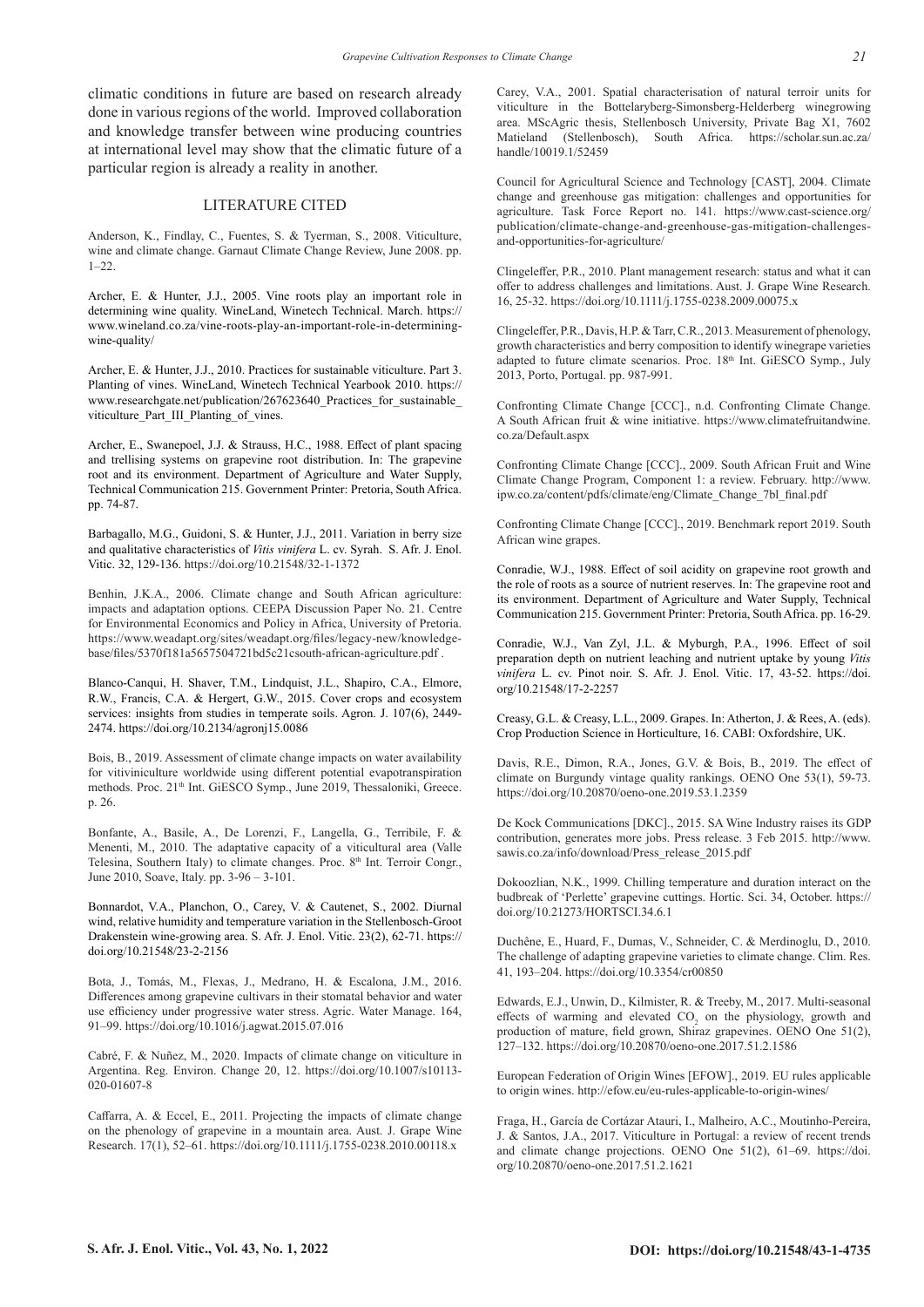Fraga, H., García de Cortázar Atauri, I., Malheiro, A.C. & Santos, J.A., 2016. Modelling climate change impacts on viticultural yield, phenology and stress conditions in Europe. Glob. Change Biol. 22, 3774–3788. https:// doi.org/10.1111/gcb.13382

FTI Consulting [FTI]., 2021. Macro-economic impact of the wine industry on the South African economy. http://www.sawis.co.za/info/download/ Macro-economic\_Impact\_of\_the\_Wine\_Industry\_2019\_Final\_(2).pdf

Good, A.G. & Beatty, P.H., 2011. Fertilizing nature: a tragedy of excess in the commons. PLOS Biology 9, e1001124. https://doi.org/10.1371/journal. pbio.1001124

Gray, J.D. & Coombe, B.G., 2009. Variation in Shiraz berry size originates before fruitset but harvest is a point of resynchronisation for berry development after flowering. Aust. J. Grape Wine Research. 15, 156-165. https://doi.org/10.1111/j.1755-0238.2009.00047.x

Hall, A. & Jones, G.V., 2009. Effect of potential atmospheric warming on temperature-based indices describing Australian winegrape growing conditions. Aust. J. Grape Wine Research. 15, 97-119. https://doi. org/10.1111/j.1755-0238.2008.00035.x

Hannah, L., Roehrdanz, P.R., Ikegami, M., Shepard, A. V., Shaw, M.R., Tabor, G., Zhi, L., Marquet, P.A. & Hijmans, R.J., 2013. Climate change, wine and conservation. PNAS 110, 6907-6912. https://doi.org/10.1073/ pnas.1210127110

Hunter, J.J., 1998a. Plant spacing implications for grafted grapevine I. Soil characteristics, root growth, dry matter partitioning, dry matter composition and soil utilisation. S. Afr. J. Enol. Vitic. 19, 25-34. https://doi. org/10.21548/19-2-2242

Hunter, J.J., 1998b. Plant spacing implications for grafted grapevine II. Soil water, plant water relations, canopy physiology, vegetative and reproductive characteristics, grape composition, wine quality and labour requirements. S. Afr. J. Enol. Vitic. 19, 35-51. https://doi.org/10.21548/19-2-22423

Hunter, J.J., 2000. Implications of seasonal canopy management and growth compensation in grapevine. S. Afr. J. Enol. Vitic. 21, 81-91. https://doi. org/10.21548/21-2-2215

Hunter, J.J., Archer, E., Strever, A. & Volschenk, C.G., 2011. Integrative strategies for sustainable viticulture and terroir valorisation. Proc.  $17<sup>th</sup>$  Int. GiESCO Symp., Aug-Sep 2011, Asti-Alba, Italy. pp. 73-78.

Hunter, J.J. & Bonnardot, V., 2011. Suitability of some climatic parameters for grapevine cultivation in South Africa, with focus on key physiological processes. S. Afr. J. Enol. Vitic. 32, 137-154. https://doi.org/10.21548/32- 1-1374

Hunter, J.J. & Myburgh, P.A., 2001. Ecophysiological basis for water management of vineyards in South Africa, with particular reference to environmental limitations. Proc. 12<sup>th</sup> meeting of the study group for vine training systems, July 2001, Montpellier, France. pp. 23-43.

Hunter, J.J., Pisciotta, A., Volschenk, C.G., Archer, E., Novello, V., Kraeva, E., Deloire, A. & Nadal, M., 2004. Role of harvesting time/optimal ripeness in zone/terroir expression. Proc. Joint Conf. (GiESCO, OIV, SASEV) Viticultural Zoning, November 2004, Cape Town, South Africa. pp. 466- 478.

Hunter, J.J. & Volschenk, C.G., 2001. Effect of altered canopy:root volume ratio on grapevine growth compensation. S. Afr. J. Enol. Vitic. 22, 27-30. https://doi.org/10.21548/22-1-2163

Hunter, J.J. & Volschenk, C.G., 2017. Chemical composition and sensory properties of non-wooded and wooded Shiraz (*Vitis vinifera* L.) wine as affected by vineyard row orientation and grape ripeness level. J. Sci. Food and Agric. https://doi.org/10.1002/jsfa.8763

Hunter, J.J., Volschenk, C.G. & Bonnardot, V., 2010. Linking grapevine row orientation to a changing climate in South Africa. Proc. Int. Intervitis-Interfructa Congr., March 2010, Stuttgart, Germany.

Hunter, J.J., Volschenk, C.G. & Booyse, M., 2017. Vineyard row orientation and grape ripeness level effects on vegetative and reproductive growth characteristics of *Vitis vinifera* L. cv. Shiraz/101-14 Mgt. Eur. J. Agron. 84, 47-57. https://doi.org/10.1016/j.eja.2016.12.004

Hunter, J.J., Volschenk, C.G., Marais, J. & Fouché, G.W., 2004. Composition of Sauvignon blanc grapes as affected by pre-véraison canopy manipulation and ripeness level. S. Afr. J. Enol. Vitic. 25, 13-18. https://doi. org/10.21548/25-1-2132

Hunter, J.J., Volschenk, C.G., Novello, V., Pisciotta, A., Booyse, M. & Fouché, G.W., 2014. Integrative effects of vine water relations and grape ripeness level of *Vitis vinifera* L. cv. Shiraz/Richter 99. II. Grape composition and wine quality. S. Afr. J. Enol. Vitic. 35, 359-374. https://doi. org/10.21548/35-2-1022

Hunter, J.J., Volschenk, C.G. & Zorer, R., 2016. Vineyard row orientation of *Vitis vinifera* L. cv. Shiraz/101-14 Mgt: climatic profiles and vine physiological status. Agric. Forest Meteorol. 228, 104-119. https://doi. org/10.1016/j.agrformet.2016.06.013

Integrated Carbon Observation System [ICOS]., n.d. Standardised greenhouse gas measurements throughout Europe. https://www.icos-cp.eu/

IPCC., 2014. Climate change 2014. Synthesis report. Summary for policymakers. https://www.ipcc.ch/site/assets/uploads/2018/05/SYR\_ AR5\_FINAL\_full\_wcover.pdf

IPCC., 2019. Climate change and land. Special report on climate change, desertification, land degradation, sustainable land management, food security, and greenhouse gas fluxes in terrestrial ecosystems. Summary for policymakers (approved draft). https://www.ipcc.ch/site/assets/ uploads/2019/08/Edited-SPM\_Approved\_Microsite\_FINAL.pdf

Jackson, R.S., 2014 (4<sup>th</sup> ed). Wine science: principles and applications. Academic Press, Elsevier. pp. 185-190.

Jones, G.V., 2007. Climate change: observations, projections and general implications for viticulture and wine production. Proc. 12<sup>th</sup> Brazilian Congr. Vitic. Enol., Brazil. pp. 55-66.

Jones, G.V., 2010. Climate, grapes, and wine: structure and suitability in a variable and changing climate. Proc.  $8<sup>th</sup>$  Int. Terroir Congr., June 2010, Soave, Italy. pp. 3-3 – 3-8.

Jones, G.V. & Davis, R.E., 2000. Climate influences on grapevine phenology, grape composition, and wine production and quality for Bordeaux, France. Am. J. Enol. Vitic. 51, 249-261.

Jones, G.V. & Webb, L.B., 2010. Climate change, viticulture, and wine: challenges and opportunities. J. Wine Res. 21, 103–106. https://doi.org/10. 1080/09571264.2010.530091

Jones, G.V., White, M.A., Cooper, O.R. & Storchmann, K., 2005. Climate change and global wine quality. Climatic Change 73, 319-343. https://doi. org/10.1007/s10584-005-4704-2

Keller, M., 2005. Deficit irrigation and vine mineral nutrition. Am. J. Enol. Vitic. 56, 267-283.

Keller, M., 2010. Managing grapevines to optimise fruit development in a challenging environment: a climate change primer for viticulturists. Aust. J. Grape Wine Research 16, 56-69. https://doi.org/10.1111/j.1755- 0238.2009.00077.x

Keller, M. & Koblet, W., 1995. Dry matter and leaf area partitioning, bud fertility and second season growth of *Vitis vinifera* L.: responses to nitrogen supply and limiting irradiance. Vitis 34, 77-83.

Koch, B. & Oehl, F., 2018. Climate change favors grapevine production in temperate zones. Agricultural Sciences 9, 247–263. https://doi.org/10.4236/ as.2018.93019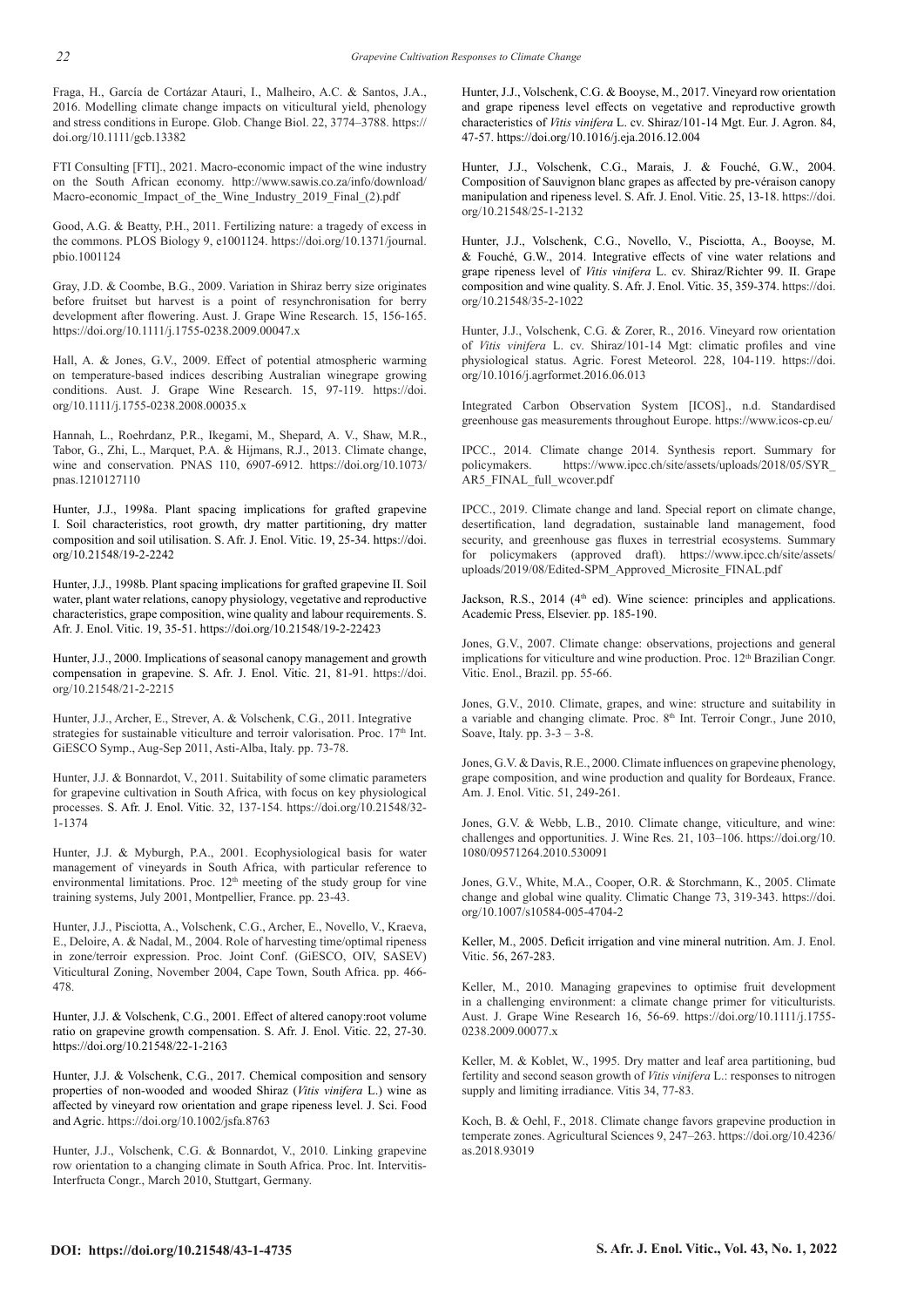Lal, R., 2018. Digging deeper: a holistic perspective of factors affecting soil organic carbon sequestration in agroecosystems. Glob. Change Biol. 24, 3285-3301. https://doi.org/10.1111/gcb.14054

Leibar, U., Aizpurua, A., Unamunzaga, O., Pascual, I. & Morales, F., 2015. How will climate change influence grapevine cv. Tempranillo photosynthesis under different soil textures? Photosynth. Res. 124, 199-215. https://doi.org/10.1007/s11120-015-0120-2

Martínez-Lüscher, J., Morales, F., Sánchez-Díaz, M., Delrot, S., Aguirreolea, J., Gomès, E. & Pascual, I., 2015. Climate change conditions (elevated CO<sub>2</sub>) and temperature) and UV-B radiation affect grapevine (*Vitis vinifera* cv. Tempranillo) leaf carbon assimilation, altering fruit ripening rates. Plant Sci. 236, 168-176. https://doi.org/10.1016/j.plantsci.2015.04.001

Medrano, H., Tomás, M., Martorell, S., Escalona, J.M., Pou, A., Fuentes, S., Flexas, J. & Bota, J., 2015a. Improving water use efficiency of vineyards in semi-arid regions. A review. Agron. Sustain. Dev. 35, 499-517. https://doi. org/10.1007/s13593-014-0280-z

Medrano, H., Tomás, M., Martorell, S., Flexas, J., Hernández, E., Rosselló, J., Pou, A., Escalona, J.M., Bota, J., 2015b. From leaf to whole-plant water use efficiency (WUE) in complex canopies: limitations of leaf WUE as a selection target. Crop J. 3, 220-228. https://doi.org/10.1016/j.cj.2015.04.002

Midgley, G.F., Chapman, R.A., Hewitson, B., Johnston, P., De Wit, M., Ziervogel, G., Mukheibir, P., Van Niekerk, L., Tadross, M., Van Wilgen, B.W., Kgope, B., Morant, P.D., Theron, A., Scholes, R.J. & Forsyth, G.G., 2005. A status quo, vulnerability and adaptation assessment of the physical and socio-economic effects of climate change in the Western Cape. Report to the Western Cape Government, Cape Town, South Africa. CSIR Report No. ENV-S-C 2005-073, Stellenbosch. https://open.uct.ac.za/ handle/11427/17144

Midgley, S., New, M., Methner, N., Cole, M., Cullis, J., Drimie, S., Dzama, K., Guillot, B., Harper, J., Jack, C., Johnston, P., Knowles, T., Louw, D., Mapiye, C., Oosthuizen, H., Smit, J. & Van den Broek, D., 2016. A status quo review of climate change and the agriculture sector of the Western Cape province. https://www.greenagri.org.za/assets/documents-/SmartAgri/ Briefs-/Smart-Agri-Status-Quo-Review-2016.pdf

Mira de Orduña, R., 2010. Climate change associated effects on grape and wine quality and production. Food Res. Int. 43, 1844-1855. https://doi. org/10.1016/j.foodres.2010.05.001

Montmasson-Clair, G. & Zwane, M., 2016. Climate change adaptation and agriculture in South Africa: a policy assessment. Report compiled for WWF-SA, South Africa. http://awsassets.wwf.org.za/downloads/wwf\_pfu\_ policy\_brief\_\_lowres\_.pdf

Morales-Castilla, I., De Cortázar-Atauri, I.G., Cook, B.I., Lacombe, T., Parker, A., Van Leeuwen, C., Nicholas, K.A. & Wolkovich, E.M., 2020. Diversity buffers winegrowing regions from climate change losses. PNAS 117(6), 2864-2869. https://doi.org/10.1073/pnas.1906731117

Moran, M., Petrie, P. & Sadras, V., 2019. Effects of late pruning and elevated temperature on phenology, yield components, and berry traits in Shiraz. Am. J. Enol. Vitic. 70, 9-18. https://doi.org/10.5344/ajev.2018.18031

Mozell, M.R. & Thach, L., 2014. The impact of climate change on the global wine industry: challenges & solutions. Wine Econ. Policy 3, 81–89. https://doi.org/10.1016/j.wep.2014.08.001

Myburgh, P.A. & Howell, C.L., 2014. The impact of wastewater irrigation by wineries on soils, crop growth and product quality. WRC Report No K5/1881/14. http://www.sawislibrary.co.za/dbtextimages/MyburghPA9.pdf

Myburgh, P.A., Van Zyl, J.L. & Conradie, W.J., 1996. Effect of soil depth on growth and water consumption of young *Vitis vinifera* L. cv. Pinot noir. S. Afr. J. Enol. Vitic. 17, 53-62. https://doi.org/10.21548/17-2-2258

Nadal, M. & Hunter, J.J., 2007. Different wine styles as related to ripeness level of Syrah/R 99 grapes. Proc. Int. Intervitis-Interfructa Congr., March 2010, Stuttgart, Germany. pp. 139-148.

Neethling, E., Barbeau, C., Quénol, H. & Barbeau, G., 2013. Study on the sensitivity and adaptability of viticultural practices: wine growers' responses to climate variability. Proc. 18th Int. GiESCO Symp., July 2013, Porto, Portugal. pp. 283-287.

NOAA-ESRL, 2021. Trends in atmospheric carbon dioxide. https://www. esrl.noaa.gov/gmd/ccgg/trends/global.html

Organisation Internationale De La Vigne Et Du Vin [OIV], 2013. International list of vine varieties and their synonyms. http://www.oiv.int/ public/medias/2273/oiv-liste-publication-2013-complete.pdf

Peccoux, A., Loveys, B., Zhu, J., Gambetta, G.A., Delrot, S., Vivin, P., Schultz, H.R., Ollat, N. & Dai, Z., 2018. Dissecting the rootstock control of scion transpiration using model-assisted analyses in grapevine. Tree

Physiol. 38(7), 1026–1040. https://doi.org/10.1093/treephys/tpx153 Pérez, F.J. & Rubio, S., 2021. Relationship between bud cold hardiness and budbreak in two *Vitis vinifera* L cultivars, Chardonnay and Thompson Seedless. J. Plant Growth Regul. https://doi.org/10.1007/s00344-021- 10343-0

Quénol, H., De Cortazar Atauri, I.G., Bois, B., Sturman, A., Bonnardot, V. & Le Roux, R., 2017. Which climatic modeling to assess climate change impacts on vineyards? OENO One 51, 91-97. https://doi.org/10.20870/ oeno-one.2017.51.2.1869

Republic of South Africa [RSA], Department of Water and Sanitation., 2019. List of registered dams, April 2019. Dam Safety Office. http://www. dwa.gov.za/DSO/publications.aspx

Saayman, D. 2016. Maintenance fertilisation of macro- and micro-elements. In: Conradie, K. (ed.) Fertiliser guidelines for the wine industry. Villa Academy: Kempton Park, South Africa. pp. 35-74.

Salazar-Parra, C., Aguirreolea, J., Sánchez‐Díaz, M., Irigoyen, J.J. & Morales, F., 2012. Photosynthetic response of Tempranillo grapevine to climate change scenarios. Ann. Appl. Biol. 161, 277-292. https://doi. org/10.1111/j.1744-7348.2012.00572.x

Santos, J.A., Fraga, H., Malheiro, A.C., Moutinho-Pereira, J., Dinis, L.-T., Correia, C., Moriondo, M., Leolini, L., Dibari, C., Costafreda-Aumedes, S., Kartschall, T., Menz, C., Molitor, D., Junk, J., Beyer, M. & Schultz, H.R., 2020. A review of the potential climate change impacts and adaptation options for European viticulture. Appl. Sci. 10, 3092. https://doi. org/10.3390/app10093092

Schultz, H.R., 2000. Climate change and viticulture: a European perspective on climatology, carbon dioxide and UV-B effects. Aust. J. Grape Wine Research 6, 2-12. https://doi.org/10.1111/j.1755-0238.2000.tb00156.x

Schultz, H.R., 2011. Climatology, ecophysiology, vine performance – a set of strange connections. Proc. 17<sup>th</sup> Int. GiESCO Symp., Aug-Sep 2011, Asti-Alba, Italy. pp. 227-229.

Schultz, H.R., 2016. Global climate change, sustainability, and some challenges for grape and wine production. J. Wine Econ. 11, 181-200. https://doi.org/10.1017/jwe.2015.31

Schultz, H.R. & Stoll, M., 2010. Some critical issues in environmental physiology of grapevines: future challenges and current limitations. Aust. J. Grape Wine Research. 16, 4-24. https://doi.org/10.1111/j.1755- 0238.2009.00074.x

Schulze, R.E., 2016. Adaptation to climate change in South Africa's agricultural sector. In: Schulze, R.E. (ed.) Handbook for farmers, officials and other stakeholders on adaptation to climate change in the agriculture sector within South Africa. Section A: Agriculture and climate change in South Africa: setting the scene, Chapter A.

Schwab, A. & Maass, U., 2010. Climate change – variety change? Proc. 8th Int. Terroir Congr., June 2010, Soave, Italy. pp. 3-62 – 3-64.

Seguin, B. & Garcia de Cortazar, I., 2015. Climate warming: consequences for viticulture and the notion of ´terroirs´ in Europe. Acta Hortic. 689, 61- 70. https://doi.org/10.17660/ActaHortic.2005.689.3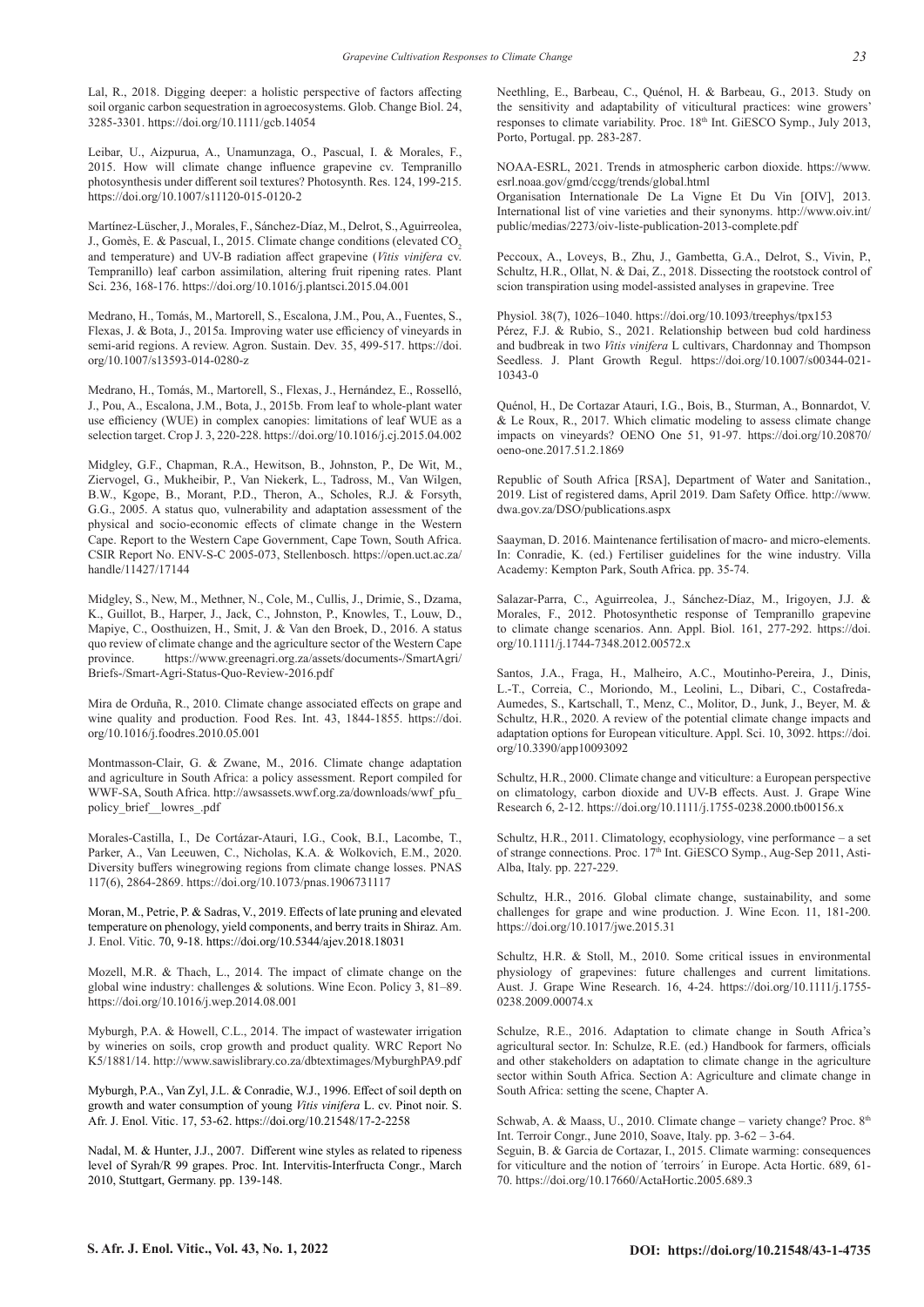Serra, I., Strever, A., Myburgh, P.A. & Deloire, A., 2014. Review: the interaction between rootstocks and cultivars (*Vitis vinifera* L.) to enhance drought tolerance in grapevine. Aust. J. Grape Wine Research. 20, 1-14. https://doi.org/10.1111/ajgw.12054

Simonneau, T., Lebon, E., Coupel-Ledru, A., Marguerit, E., Rossdeutsch, L. & Ollat, N., 2017. Adapting plant material to face water stress in vineyards: which physiological targets for an optimal control of plant water status? OENO One 51, 167-179. https://doi.org/10.20870/oeno-one.2017.51.2.1870

South African Wine Industry Information & Systems [SAWIS], 2015. Macroeconomic impact of the wine industry on the South African economy (also with reference to the impacts on the Western Cape), Final report.<br>Executive summary. http://www.sawis.co.za/info/download/Macrosummary. http://www.sawis.co.za/info/download/Macroeconomic\_impact\_study\_-\_Final\_Report\_Version\_4\_30Jan2015-corrected. pdf .

South African Wine Industry Information & Systems [SAWIS], 2018. SA Wine Industry Statistics 2018 nr.43. http://www.sawis.co.za/info/download/ Book 2018 statistics year english final.pdf.

South African Wine Industry Information & Systems [SAWIS], 2020. SA Wine Industry Statistics 2020 nr.45. http://www.sawis.co.za/info/download/ Book\_2020\_statistics\_Final\_1.pdf

Southey, J.M., 1992. Grapevine rootstock performance under diverse conditions in South Africa. In: Wolpert, J.A., Walker, M.A. & Weber, E. (eds). Proc. Rootstock Seminar: A worldwide Perspective, June 1992, Reno, Nevada, USA. pp. 27–51.

Southey, T.O., 2017. Integrating climate and satellite remote sensing to assess the reaction of *Vitis vinifera* L. cv. Cabernet Sauvignon to a changing environment. PhD thesis, Stellenbosch University, Private Bag X1, 7602 Matieland (Stellenbosch), South Africa. https://scholar.sun.ac.za/ handle/10019.1/101124

Southey, T.O., 2021. TerraClim – high resolution temperature layers are available and so much more. WineLand, Winetech Technical. April. https://wineland.b-cdn.net/wp-content/uploads/2021/05/High-resolutiontemperature-layers-are-available-and-so-much-more.pdf

Spayd. S.E., Wample, R.L., Stevens, R.G., Evans, R.G. & Kawakami, A.K., 1993. Nitrogen fertilization of White Riesling in Washington: effects on petiole nutrient concentration, yield, yield components, and vegetative growth. Am. J. Enol. Vitic. 44, 378-386.

Sturman, A., Zawar-Reza, P., Soltanzadeh, I., Katurji, M., Bonnardot, V., Parker, A.K., Trought, M.C.T., Quénol, H., Le Roux, R., Gendig, E. & Schulmann, T., 2017. The application of high-resolution atmospheric modelling to weather and climate variability in vineyard regions. OENO One 51(2), 99–105. https://doi.org/10.20870/oeno-one.2017.51.2.1538

Sustainable Wine South Africa [SWSA]., n.d. Sustainable Wine South Africa (SWSA). Overview. https://www.wosa.co.za/swsa/en/Overview/ Tate, A.B., 2001. Global warming's impact on wine. J. Wine Res. 12, 95- 109. https://doi.org/10.1080/09571260120095012

Terblanche, E.L.A., 2019. The impact of grape ripeness level on berry and wine composition and potential wine style of *Vitis vinifera* L. cv. Pinotage. PhD thesis, Stellenbosch University, Private Bag X1, 7602 Matieland (Stellenbosch), South Africa. http://hdl.handle.net/10019.1/106248

Tezza. L., Vendrame, N. & Pitacco, A., 2019. Disentangling the carbon budget of a vineyard: the role of soil management. Agric. Ecosyst. Environ. 272, 52-62. https://doi.org/10.1016/j.agee.2018.11.002

Torregrosa, L., Bigard, A., Doligez, A., Lecourieux, D., Rienth, M., Luchaire, N., Pieri, P., Chatbanyong, R., Shahood, R., Farnos, M., Roux, C., Adiveze, A., Pillet, J., Sire, Y., Zumstein, E., Veyret, M., Le Cunff, L., Lecourieux, F., Saurin, N., Muller, B., Ojeda, H., Houel, C., Péros, J.-P., This, P., Pellegrino, A. & Romieu, C., 2017. Developmental, molecular and genetic studies on grapevine response to temperature open breeding strategies for adaptation to warming. OENO One 51(2), 155–165. https:// doi.org/10.20870/oeno-one.2017.51.2.1587

Trombi, G., Moriondo, M., Bindi, M., Fagarazzi, C., Ferrise, R. & Cai, M., 2011. The impacts of the climate change on Tuscan viticulture: qualities, areas and landscapes. Proc. 1st Eur. Conf. Wine Food Tourism, April 2011, Volterra (Pisa), Italy. pp. 83-85.

Tubiello, F.N., Salvatore, M., Cóndor Golec, R.D., Ferrara, A., Rossi, S., Biancalani, R., Federici, S., Jacobs, H. & Flammini, A., 2014. Agriculture, forestry and other land use emissions by sources and removals by sinks: 1990-2011 analysis. FAO Statistics Division Working Paper Series, ESS/14- 02. http://www.fao.org/3/i3671e/i3671e.pdf

United Nations Framework Convention on Climate Change [UNFCCC], 2011. Fact sheet: Climate change science - the status of climate change science today. https://unfccc.int/files/press/backgrounders/application/pdf/ press\_factsh\_science.pdf

Van Huyssteen, L., 1988. Soil preparation and grapevine root distribution – a qualitative and quantitative assessment. In: The grapevine root and its environment. Department of Agriculture and Water Supply, Technical Communication 215. Government Printer: Pretoria, South Africa. pp. 1-15.

Van Leeuwen, C. & Destrac-Irvine, A., 2017. Modified grape composition under climate change conditions requires adaptations in the vineyard. OENO One 51(2), 147-154. https://doi.org/10.20870/oeno-one.2016.0.0.1647

Van Leeuwen, C., Destrac-Irvine, A., Dubernet, M., Duchêne, E., Gowdy, M., Marguerit, E., Pieri, P., Parker, A., De Rességuier, L. & Ollat, N., 2019. An update on the impact of climate change in viticulture and potential adaptations. Agronomy 9(9), 514. https://doi.org/10.3390/ agronomy9090514

Van Leeuwen, C., Garnier, C., Agut, C., Baculat, B., Barbeau, G., Besnard, E., Bois, B., Boursiquot, J.-M., Chuine, I., Dessup, T., Dufourcq, T., Garcia-Cortazar, I., Marguerit, E., Monamy, C., Koundouras, S., Payan, J.-C., Parker, A., Renouf, V., Rodriguez-Lovelle, B., Roby, J.-P., Tonietto, J. & Trambouze, W., 2008. Heat requirements for grapevine varieties is essential information to adapt plant material in a changing climate. Proc. 7<sup>th</sup> Int. Terroir Congr., May 2008, Nyon, Switzerland. pp. 222-227.

Van Zyl, J.L. & Van Huyssteen, L., 1980. Comparative studies on wine grapes on different trellising systems: I. Consumptive water use. S. Afr. J. Enol. Vitic. 1(1), 7-14. https://doi.org/10.21548/1-1-2409

Van Zyl, J.L. & Van Huyssteen, L., 1988. Irrigation systems - their role in water requirements and the performance of grapevines. S. Afr. J. Enol. Vitic. 9, 3-8. https://doi.org/10.21548/9-2-2299

Visualviticulture. 2017. Western Cape topographic relief map http:// visualviticulture.co.za/2017/04/23/western-cape-topographic-relief-map/

Volschenk, C.G. & Hunter, J.J., 2001. Effect of seasonal canopy management on the performance of Chenin blanc/99 Richter grapevines. S. Afr. J. Enol. Vitic. 22, 36-40. https://doi.org/10.21548/22-1-2165

Vondras, A.M., Gouthu, S., Schmidt, J.A., Petersen, A.-R. & Deluc, L.G., 2016. The contribution of flowering time and seed content to uneven ripening initiation among fruits within *Vitis vinifera* L. cv. Pinot noir clusters. Planta 243, 1191-1202. https://doi.org/10.1007/s00425-016-2474-x

Weaver, R.J. & Mccune, S.B., 1960. Effects of overcropping on Alicante Bouschet grapevines in relation to carbohydrate nutrition and development of the vine. Proc. Am. Soc. Hort. Sci. 75, 341-353.

Weaver, R.J. & Pool, R.M., 1968. Effect of various levels of cropping on *Vitis vinifera* grapevines. Am. J. Enol. Vitic. 19, 185-193.

Webb, L.B., Watterson, I., Bhend, J., Whetton, P.H. & Barlow, E.W.R., 2013. Global climate analogues for winegrowing regions in future periods: projections of temperature and precipitation. Aust. J. Grape Wine Research. 19, 331–341. https://doi.org/10.1111/ajgw.12045

Webb, L.B., Whetton, P.H. & Barlow, E.W.R., 2007. Modelled impact of future climate change on the phenology of winegrapes in Australia. Aust. J. Grape Wine Research. 13, 165–175. https://doi.org/10.1111/j.1755-0238.2007. tb00247.x